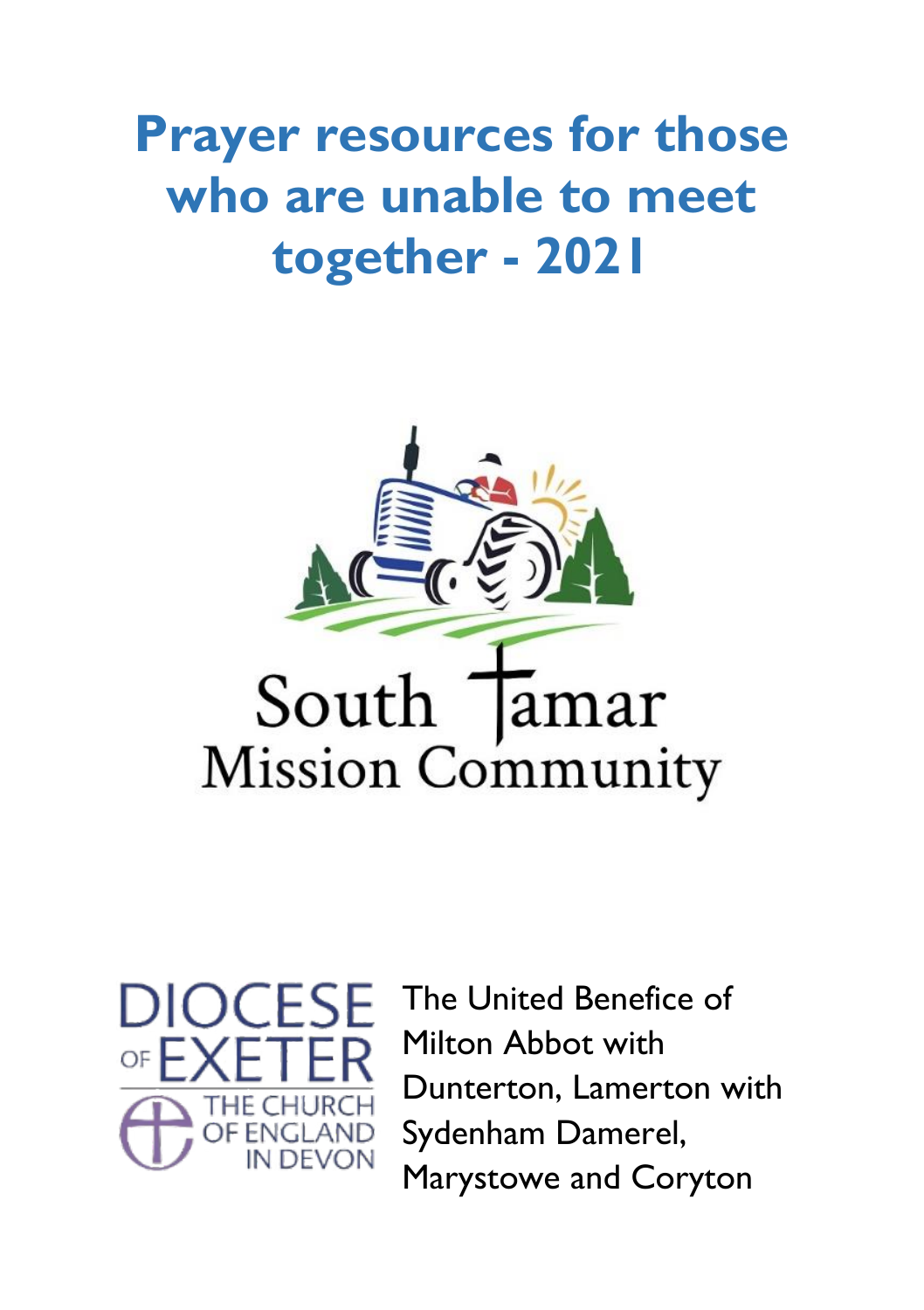## **About this booklet**

You will find here a small collection of prayers for personal and group use at this challenging time in our lives, when we are struggling to find words.

These prayers will help Christians to pray in solidarity with one another even when it is not possible to gather together in church.

It's essential at all times – but particularly in times of anxiety and fear – that we continue to develop and strengthen our own habits of prayer. A simple form of prayer to say each morning and evening is included here.

It can be shared with all who are at home and unable to worship together, especially those who are unable to access online resources.

This booklet can be downloaded here: **<https://www.southtamar.church/live-services/>**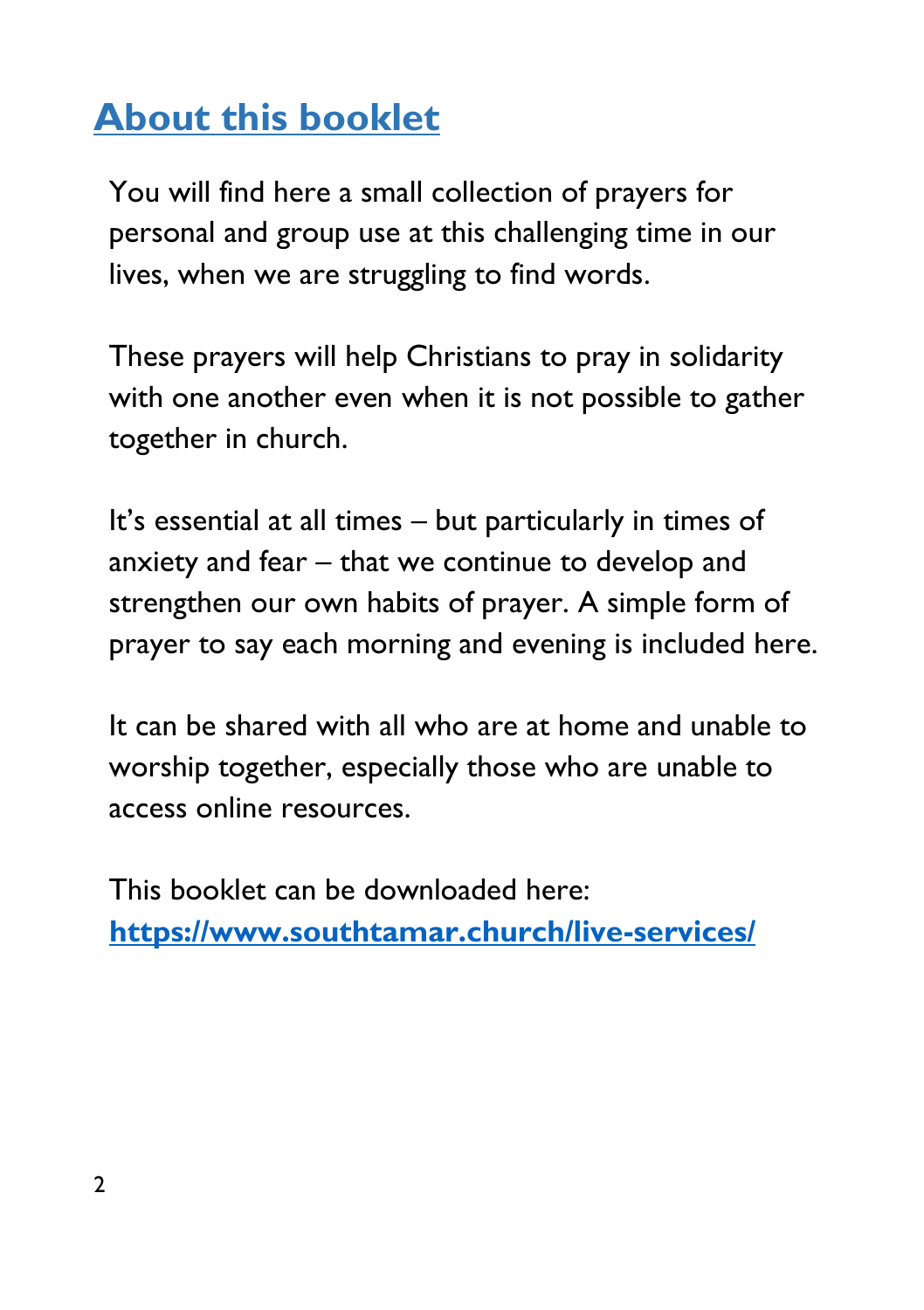# **If You Are Lonely ……………..**

- Please do call one another on the telephone each member of the church should bring comfort and support to one another. Fr Andy is able to share telephone numbers of those who have agreed to them being passed on. If you would like your number to be shared with others in the church for this purpose, please let Fr Andy know on 870298.
- You can call the Samaritans free on 116 123
- You can call Silverline (aged 55+) on 0800 4 70 80 90 to arrange for a weekly 30 min phone call from a friendly volunteer who will be there to listen.
- You can, of course, call Fr Andy on 870298. Do leave an answerphone message if he is unavailable to take your call and he will get back to you as soon as possible.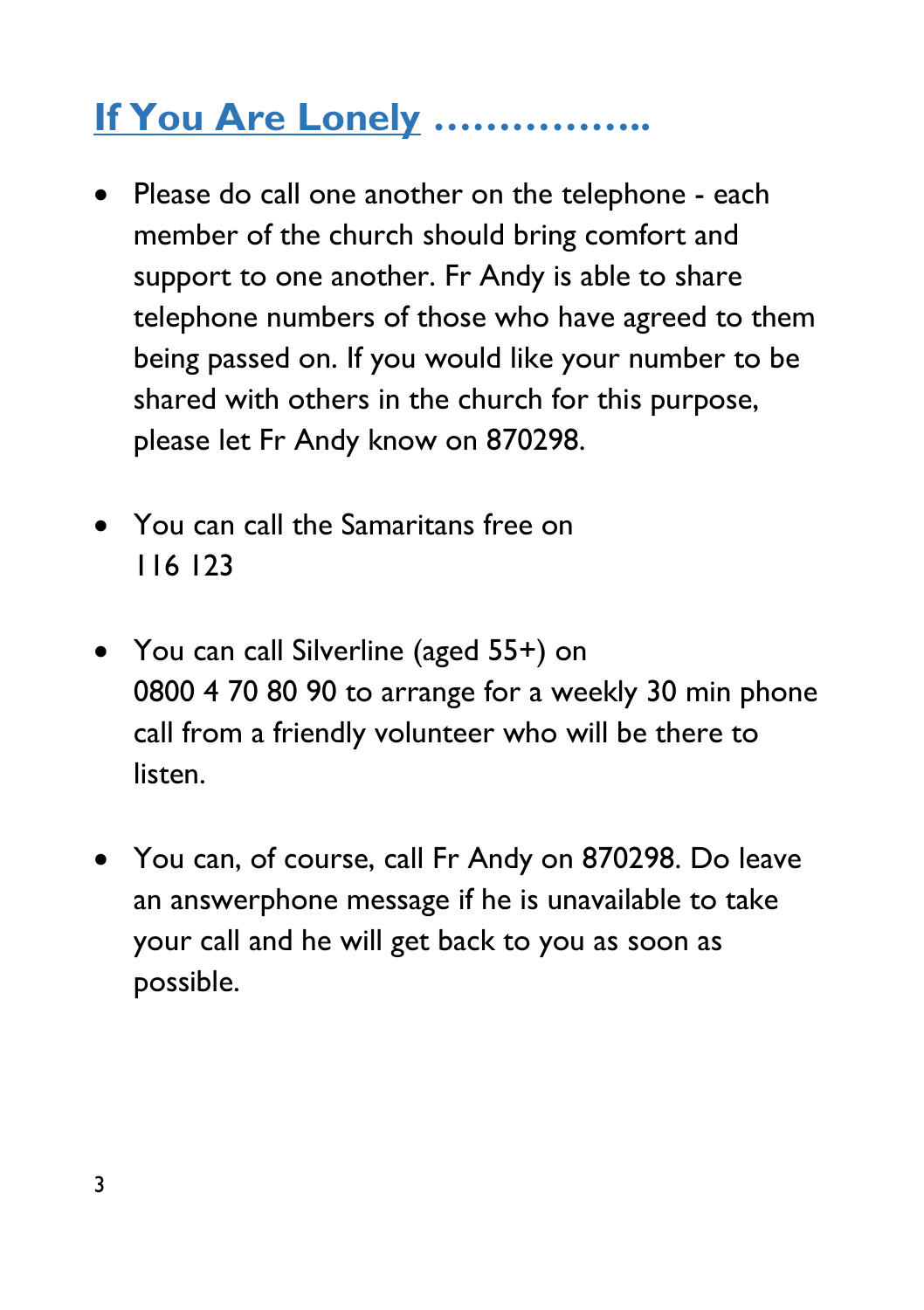## **Live Streaming of Services**

You can use this small book of prayers by itself, or if you have internet access, join in with a 'Live Streamed' service. Details of these services can be found on our website:

<http://www.southtamar.church/live-services/>

If you do not have access to the Internet, you can listen to our Wednesday and Sunday services using our dedicated telephone line. There are no extra charge's for this service, it is charged as a local call which may even be free on your call plan.

## **01822 730132**

You can also complete a small form on-line which will allow us to keep and use your contact details so that we can keep in touch with you.

[http://www.southtamar.church/privacy](http://www.southtamar.church/privacy-notice/online-consent-form/)[notice/online-consent-form/](http://www.southtamar.church/privacy-notice/online-consent-form/)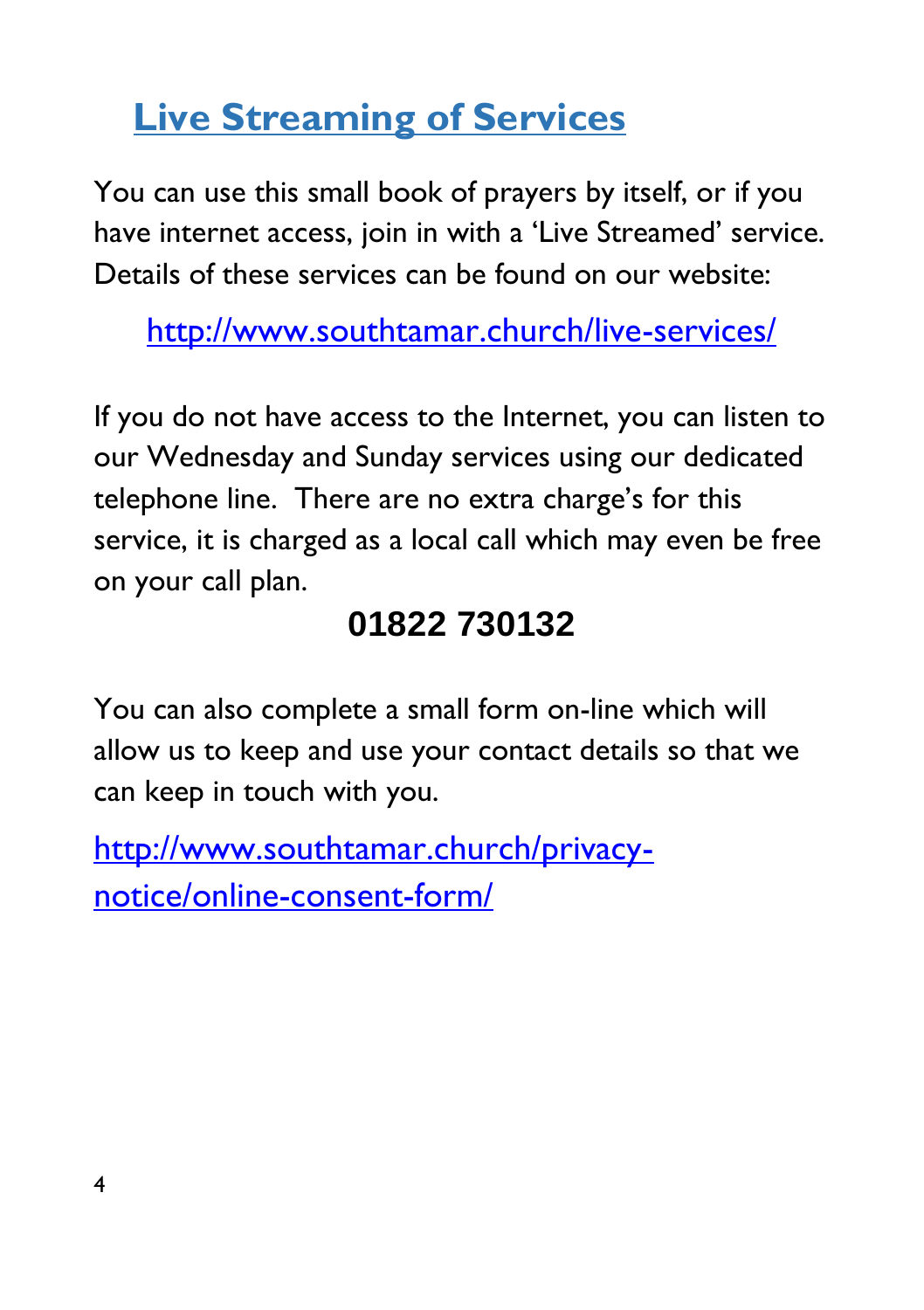## **Contents**

| About this booklet                   | page 2  |
|--------------------------------------|---------|
| If you are lonely                    | page 3  |
| Live Streaming of Services           | page 4  |
| Contents                             | page 5  |
| Prayers about the outbreak           | page 6  |
| Personal prayers                     | page 9  |
| <b>Prayers with Children</b>         | page 16 |
| A Reflective Service                 | page 19 |
| <b>Morning Prayer</b>                | page 25 |
| Night Prayer                         | page 32 |
| Prayer on TV, Radio and the Internet | page 39 |
| Contact details                      | page 40 |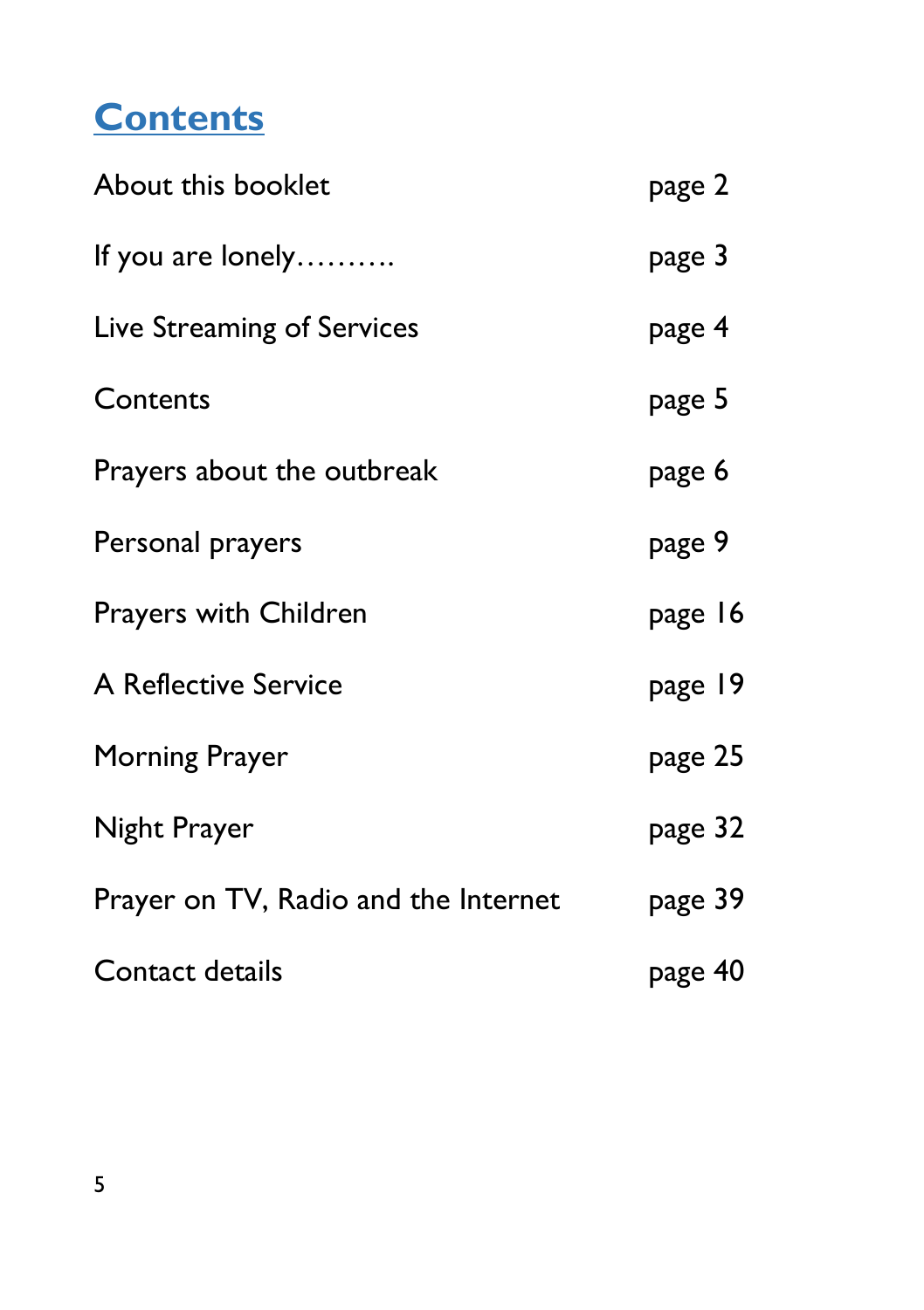## **Prayers about the outbreak**

Keep us, good Lord, under the shadow of your mercy in this time of uncertainty and distress. Sustain and support the anxious and fearful, and lift up all who are brought low; that we may rejoice in your comfort knowing that nothing can separate us from your love in Christ Jesus our Lord.

#### **Amen.**

Lord Jesus Christ, you taught us to love our neighbour, and to care for those in need as if we were caring for you. In this time of anxiety, give us strength to comfort the fearful, to tend the sick, and to assure the isolated of our love, and your love, for your name's sake. **Amen.**

God of compassion, be close to those who are ill, afraid or in isolation. In their loneliness, be their consolation; in their anxiety, be their hope; in their darkness, be their light; through him who suffered alone on the cross, but reigns with you in glory, Jesus Christ our Lord. **Amen.**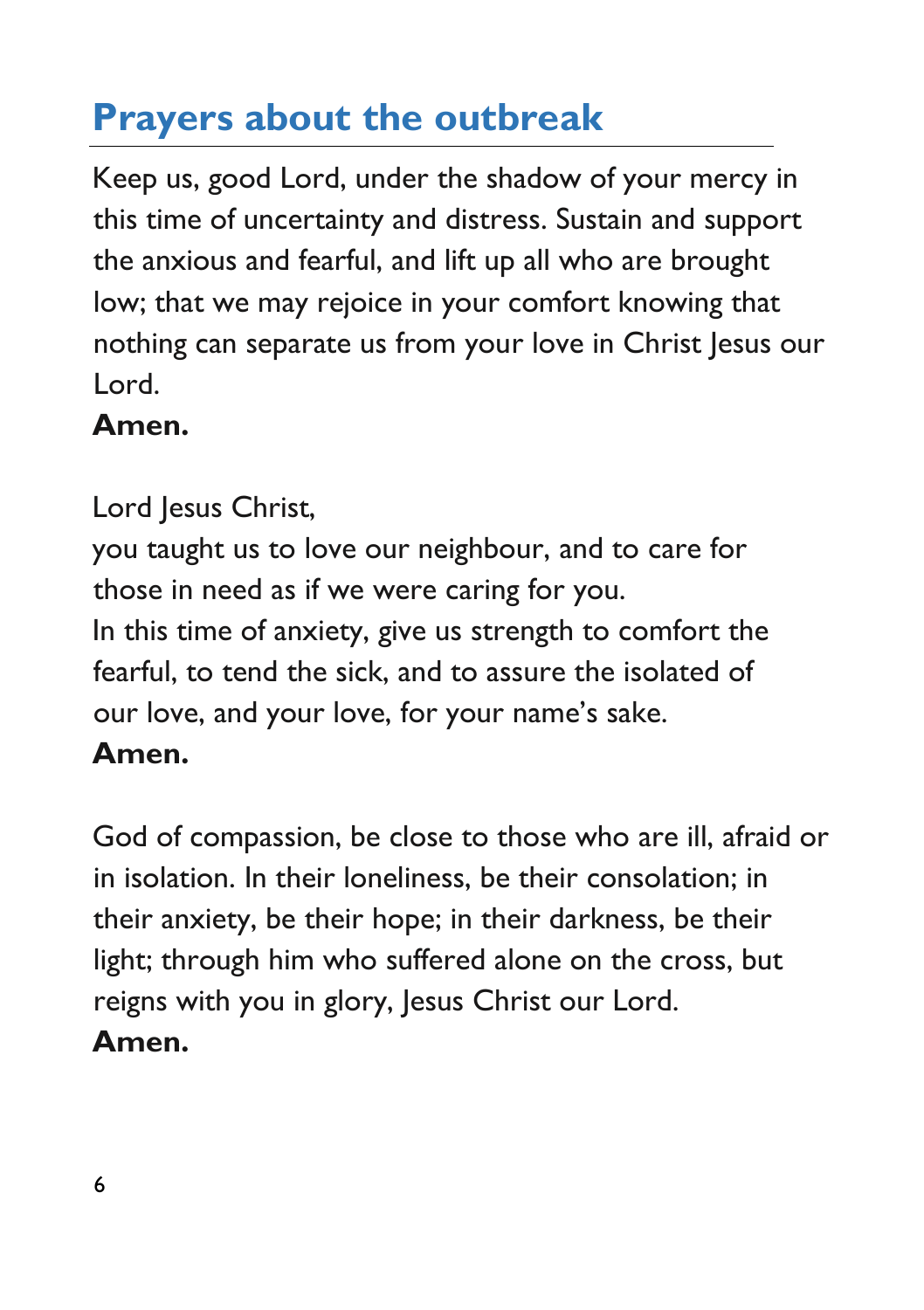#### **In the time of any common Plague of Sickness**

O ALMIGHTY God, who in thy wrath didst send a plague upon thine own people in the wilderness, for their obstinate rebellion against Moses and Aaron; and also, in the time of King David, didst slay with the plague of pestilence threescore and ten thousand, and yet remembering thy mercy didst save the rest: Have pity upon us miserable sinners, who now are visited with great sickness and mortality; that like as thou didst then accept of an atonement, and didst command the destroying Angel to cease from punishing, so it may now please thee to withdraw from us this plague and grievous sickness; through Jesus Christ our Lord.

#### **Amen**.

**BCP** 

## **For those who are ill**

Merciful God,

we entrust to your tender care those who are ill or in pain, knowing that whenever danger threatens your everlasting arms are there to hold them safe. Comfort and heal them,

and restore them to health and strength; through Jesus Christ our Lord.

## **Amen.**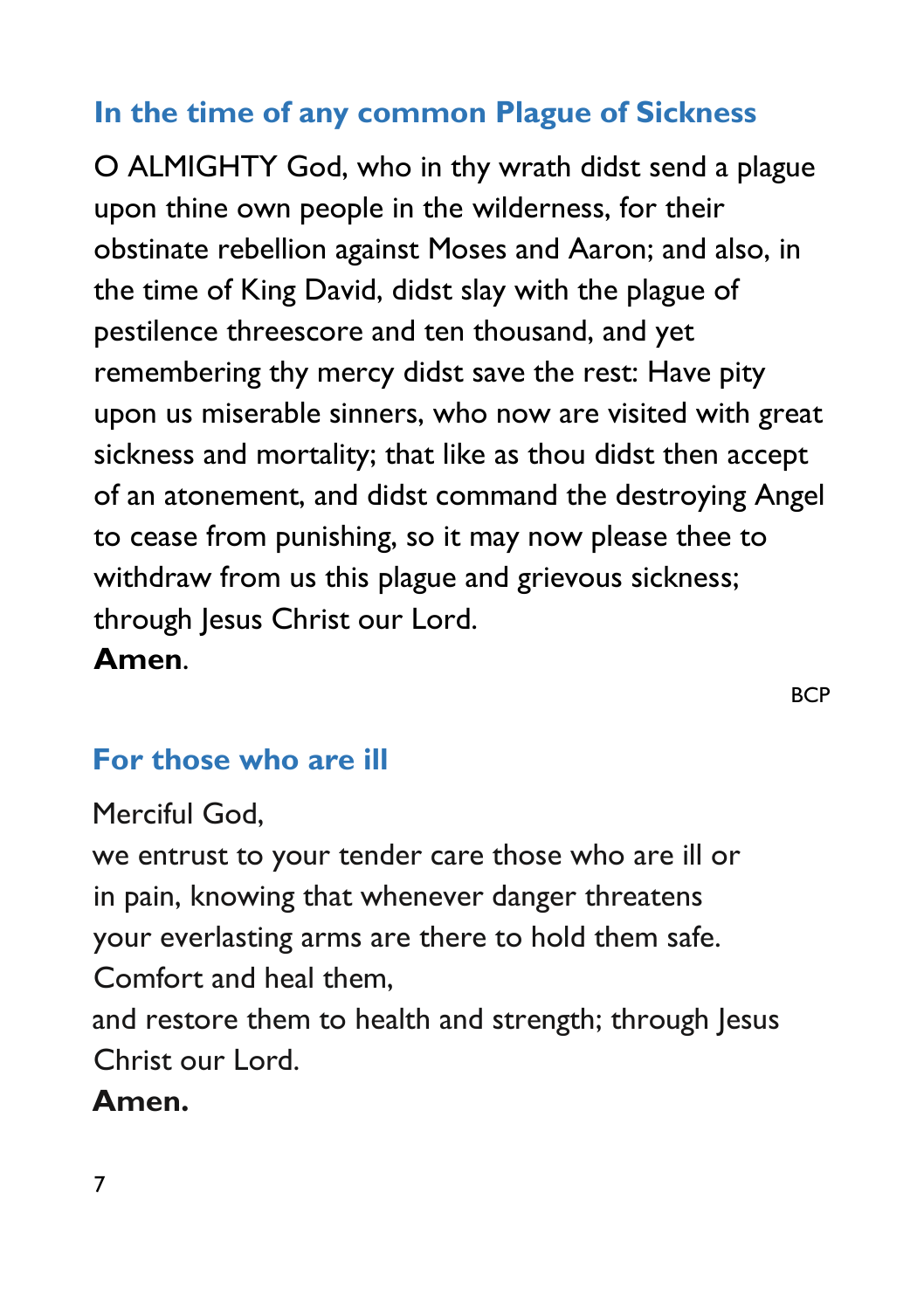#### **For hospital staff and medical researchers**

Gracious God, give skill, sympathy and resilience to all who are caring for the sick, and your wisdom to those searching for a cure. Strengthen them with your Spirit, that through their work many will be restored to health; through Jesus Christ our Lord.

#### **Amen.**

#### **From one who is ill or isolated**

O God, help me to trust you, help me to know that you are with me, help me to believe that nothing can separate me from your love revealed in Jesus Christ our Lord.

#### **Amen**

## **For the Christian community**

We are not people of fear: we are people of courage. We are not people who protect our own safety: we are people who protect our neighbours' safety. We are not people of greed: we are people of generosity. We are your people God, giving and loving, wherever we are, whatever it costs For as long as it takes wherever you call us. **Amen**

*Barbara Glasson President of the Methodist Conference*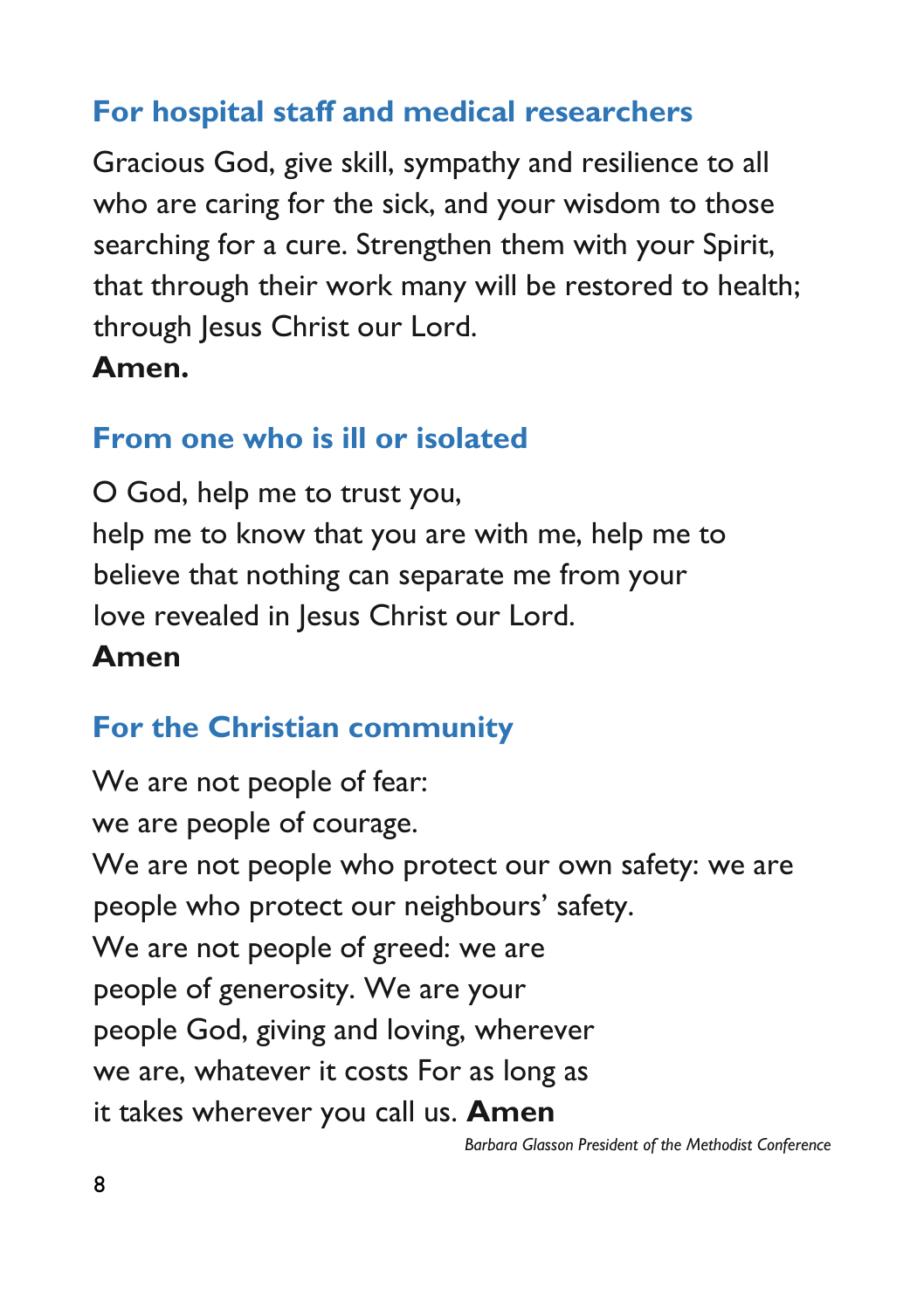## **Personal prayers**

Lord Jesus Christ, you said to your disciples, 'I am with you always'. Be with me today, as I offer myself to you. Hear my prayers for others and for myself, and keep me in your care.

Christ be with me, Christ within me, Christ behind me, Christ before me, Christ beside me, Christ to win me, Christ to comfort and restore me. Christ beneath me, Christ above me, Christ in quiet, Christ in danger, Christ in hearts of all that love me, Christ in mouth of friend and stranger.

*from St Patrick's Breastplate*

I am giving you worship with all my life, I am giving you obedience with all my power, I am giving you praise with all my strength, I am giving you honour with all my speech. I am giving you love with all my heart, I am giving you affection with all my sense, I am giving you my being with all my mind, I am giving you my soul, O most high and holy God.

Praise to the Father, Praise to the Son,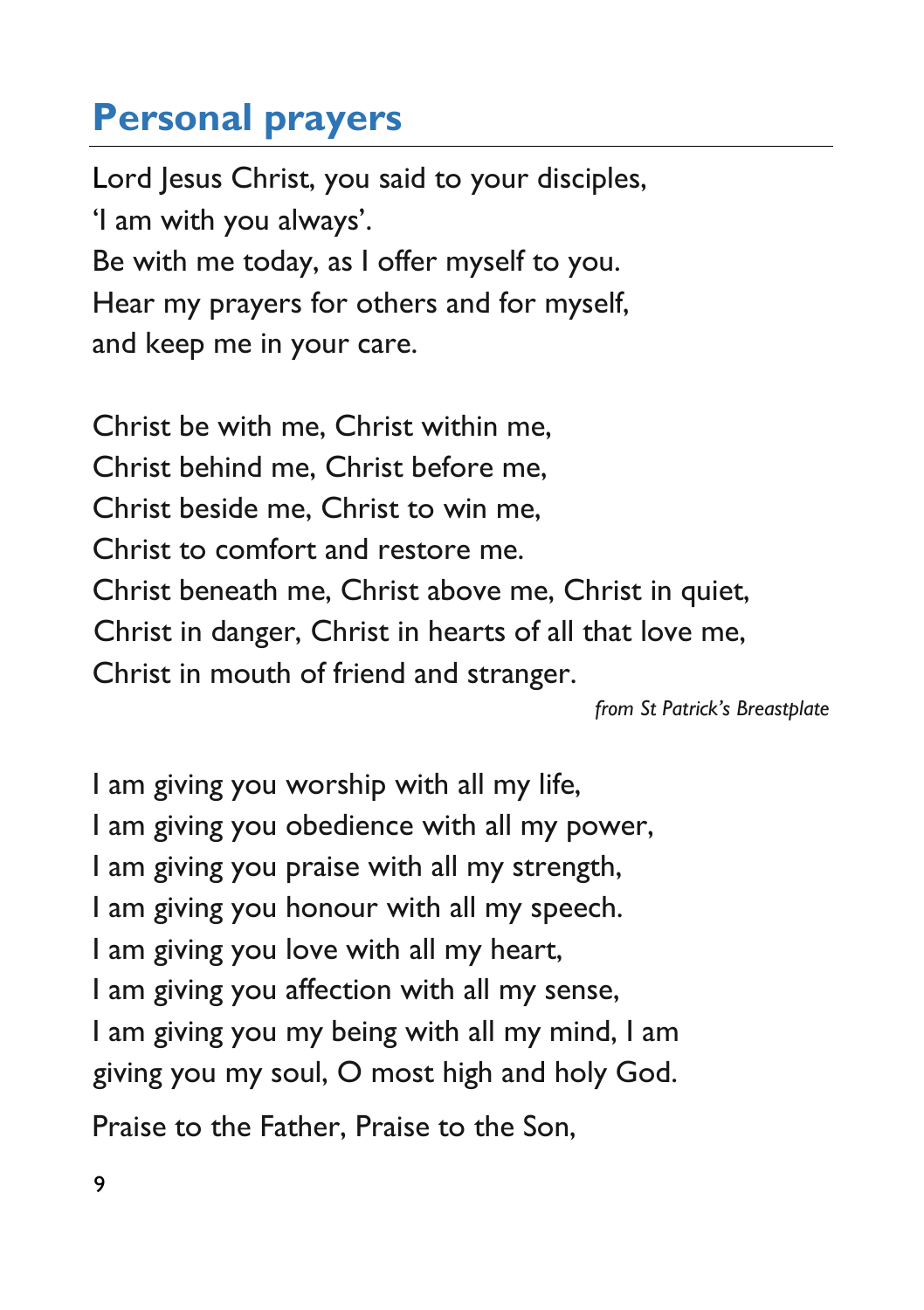Praise to the Spirit, The Three in One. *adapted from Alexander Carmichael, Carmina Gadelica (1900)*

Lord Jesus Christ, Son of God, have mercy on me, a sinner. *[Repeat x3]*

*The Jesus Prayer*

O God, the protector of all who trust in you, without whom nothing is strong, nothing is holy: increase and multiply upon us your mercy; that with you as our ruler and guide, we may so pass through things temporal that we lose not our hold on things eternal; through Jesus Christ our Lord.

*Common Worship*

Be with us, Lord, in all our prayers, and direct our way toward the attainment of salvation, that among the changes and chances of this mortal life, we may always be defended by your gracious help, through Jesus Christ our Lord.

*Common Worship*

O gracious and holy Father, give us wisdom to perceive you, diligence to seek you, patience to wait for you, eyes to

10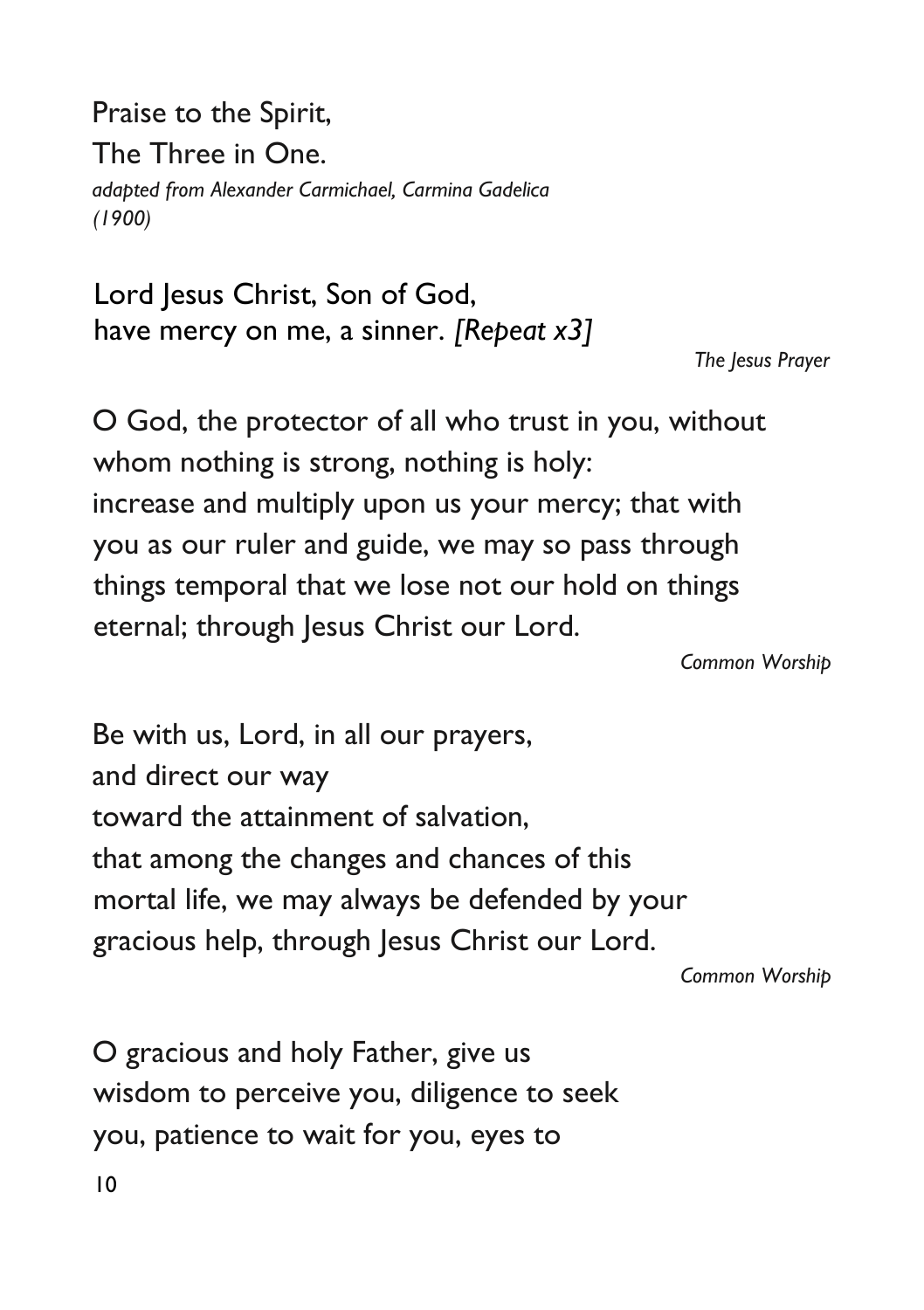behold you, a heart to meditate upon you, and a life to proclaim you, through the power of the spirit of Jesus Christ our Lord. *St Benedict*

## **Prayers on Rising**

We give you hearty thanks for the rest of the past night and for the gift of a new day, with its opportunities for pleasing you. Grant that we may so pass its hours in the perfect freedom of your service, that at eventide we may again give thanks unto you; through Jesus Christ our Lord. **Amen**.

*Eastern Orthodox Prayer*

**BCP** 

O Lord Christ, help us to maintain ourselves in simplicity and in joy, the joy of the merciful, the joy of brotherly/sisterly love. Grant that, renouncing henceforth all thought of looking back, and joyful with infinite gratitude, we may never fear to precede the dawn to praise and bless and sing to Christ our Lord. **Amen**. *Based on the Rule of Taizé*

O God, forasmuch as without thee we are not able to please thee; Mercifully grant, that thy Holy Spirit may in all things direct and rule our hearts; through Jesus Christ our Lord. **Amen**.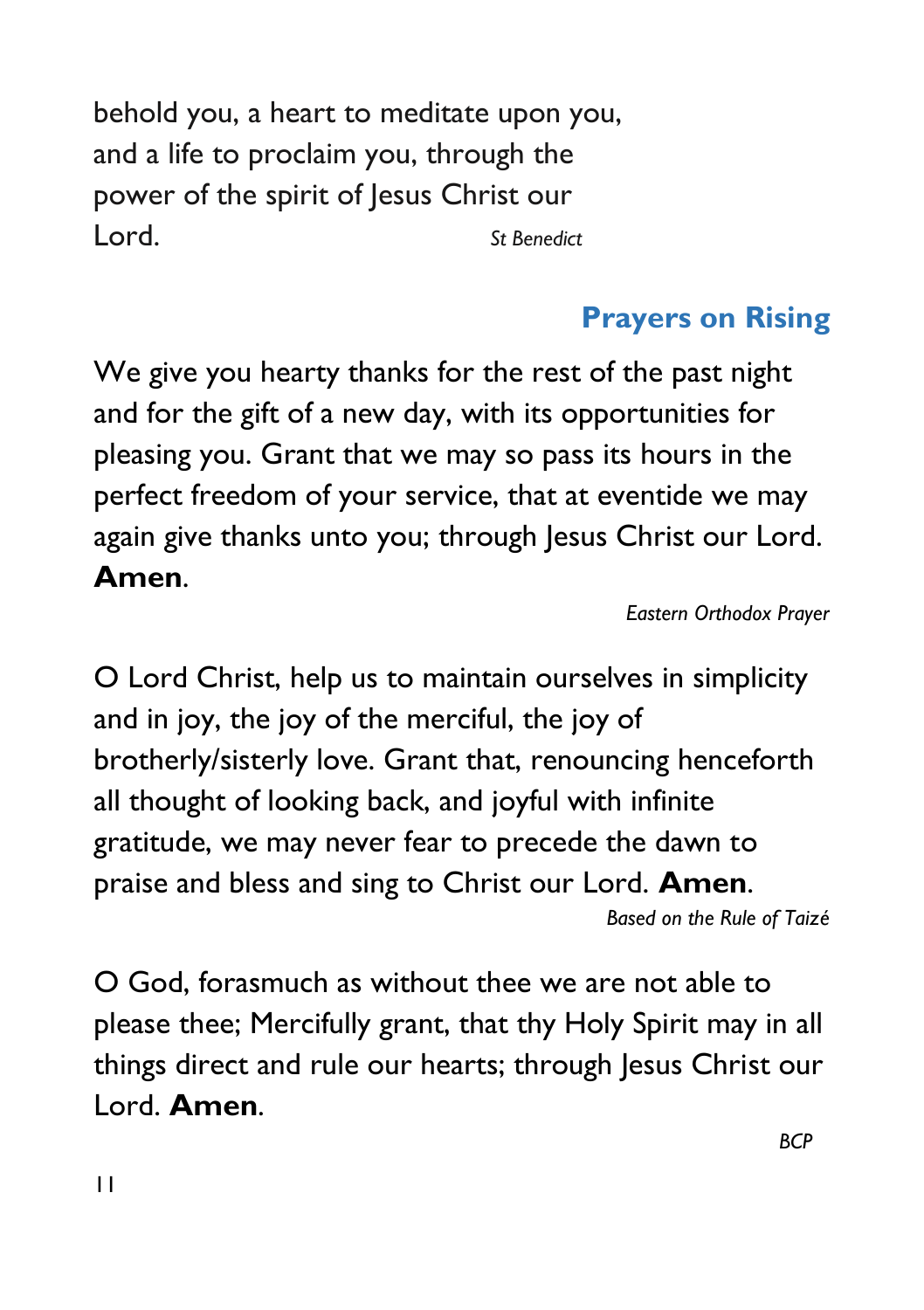#### **Before going to sleep**

Visit this place, O Lord, we pray, and drive far from it all the snares of the enemy; may your holy angels dwell with us and guard us in peace, and may your blessing be always upon us; though Jesus Christ our Lord. **Amen**.

 *Common Worship*

Keep watch, dear Lord, with those who wake, or watch, or weep this night, and give your angels charge over those who sleep. Tend the sick, give rest to the weary, sustain the dying, calm the suffering, and pity the distressed; all for your love's sake, O Christ our Redeemer. **Amen**.

*after St. Augustine of Hippo*

Blessed are you, O Lord, the God of our fathers, creator of the changes of day and night, giving rest to the weary, renewing the strength of those who are spent, bestowing upon us occasions of song in the evening. As you have protected us in the day that is past, so be with us in the coming night; keep us from every sin, every evil, and every fear; for you are our light and salvation, and the strength of our life. To you be glory for endless ages. **Amen**.

*Lancelot Andrewes*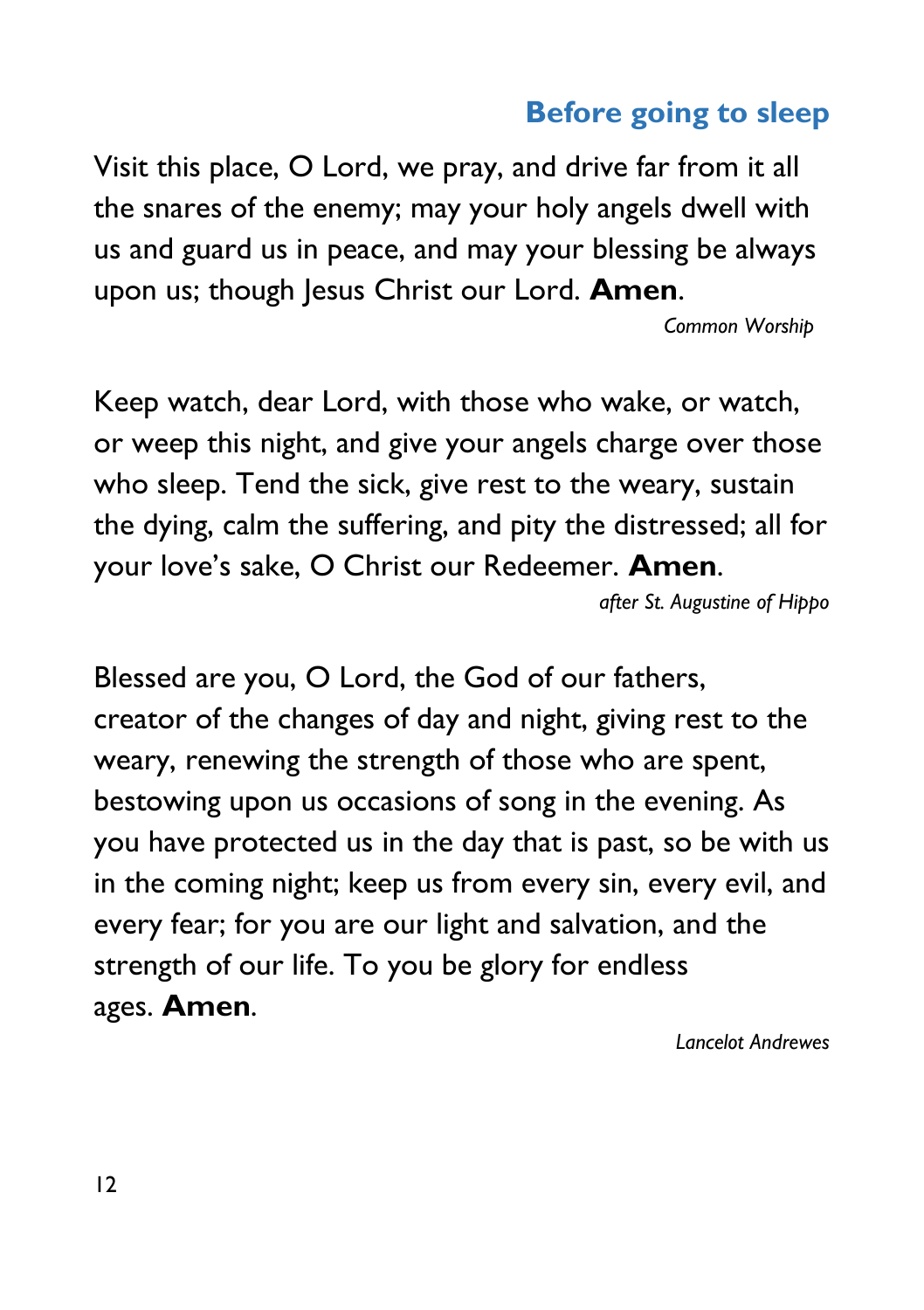God our Father, by whose mercy the world turns safely into darkness and returns again to light: we place in your hands our unfinished tasks, our unsolved problems, and our unfulfilled hopes, knowing that only what you bless will prosper. To your love and protection we commit each other and all those we love, knowing that you alone are our sure defender, through Jesus Christ our Lord. **Amen**.

*Church of South India*

## **Grace before a meal**

Bless, O Lord, this food for our use and us in your service and keep us ever mindful of the needs of others; for Christ's sake. **Amen**.

*Traditional*

## **Prayers of penitence and contrition**

My God, for love of you I desire to hate and forsake all sins by which I have ever displeased you; and I resolve by the help of your grace to commit them no more; and to avoid all opportunities of sin. Help me to do this, through Jesus Christ our Lord. **Amen**.

*Common Worship*

Grant we beseech thee, merciful Lord, to thy faithful people pardon and peace; that they may be cleansed from all their sins and serve thee with a quiet mind; through Jesus Christ our Lord. **Amen**.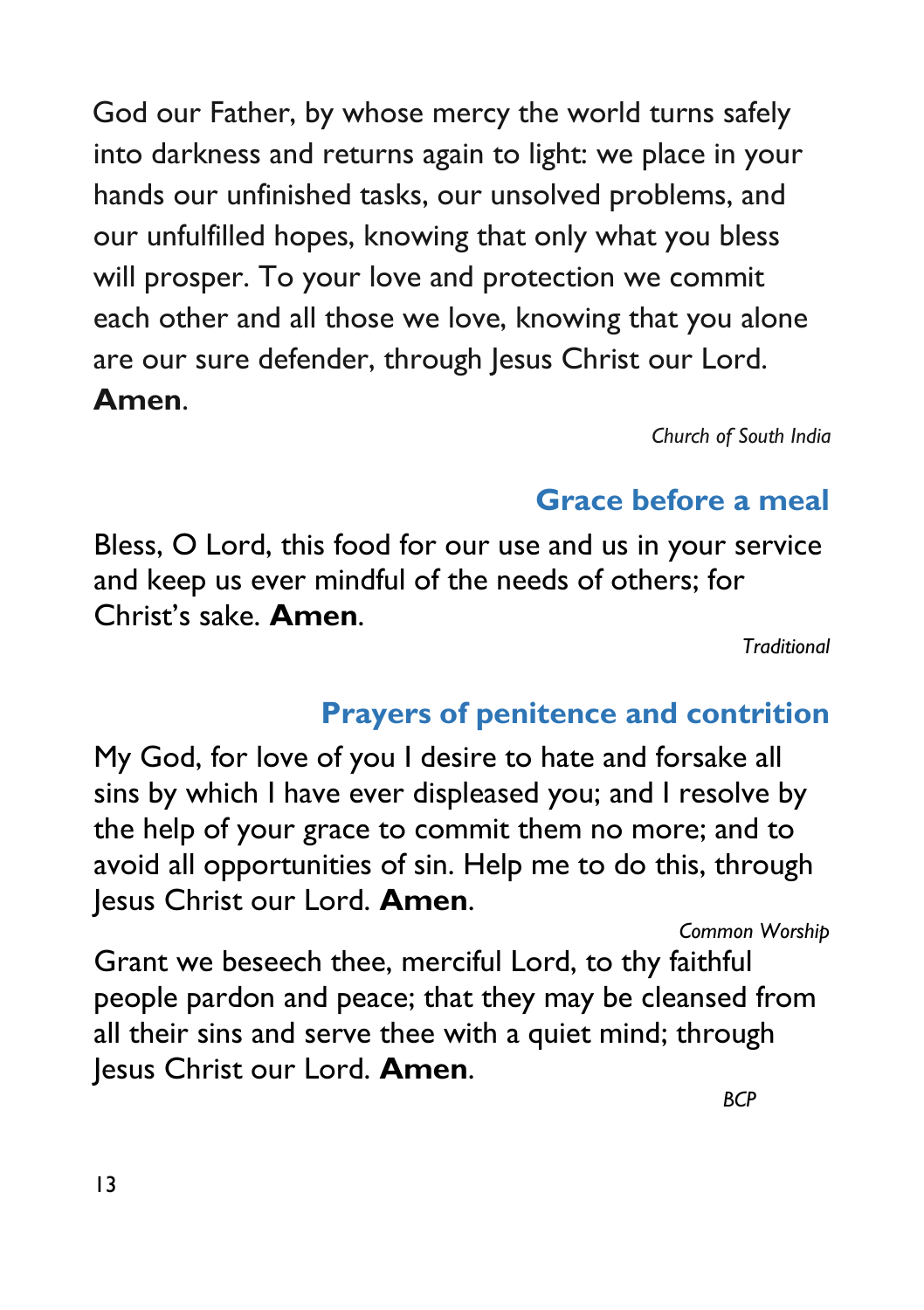Holy God, Holy and mighty, Holy and immortal: Have mercy on us. **Amen**.

*The Trisagion*

#### **Prayers before worship**

O Lord our God grant us grace to desire you with our whole heart: that desiring you, we may seek and find you; and finding you we may love you; and loving you we may hate those sins from which you have redeemed us; for the sake of Jesus Christ. **Amen**.

*St. Anselm*

Almighty God, unto whom all hearts be open, all desires known, and from whom no secrets are hid: Cleanse the thoughts of our hearts by the inspiration of your Holy Spirit, that we may perfectly love thee, and worthily magnify thy holy Name; through Christ our Lord. **Amen**.

*BCP*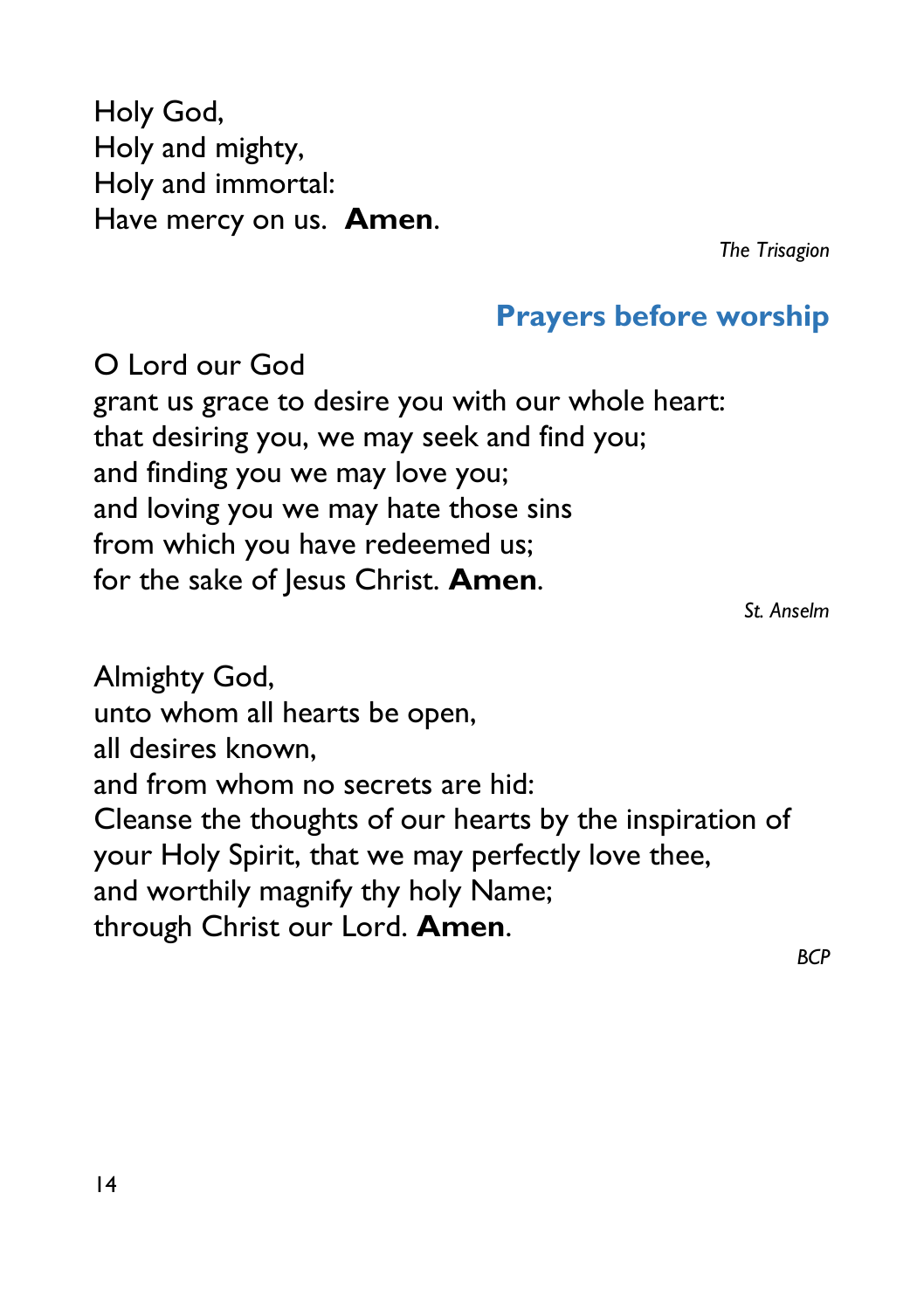#### **For extraordinary use when you are unable to attend the communion**

My Jesus,

I believe that you are present in the Blessed Sacrament, I love you above all things and I desire you in my soul. Since I cannot receive you now sacramentally, come at least spiritually into my soul. As though you were already there I embrace you and unite myself wholly to you; permit not that I should ever be separated from you. **Amen**

*St. Alphonsus Liguori*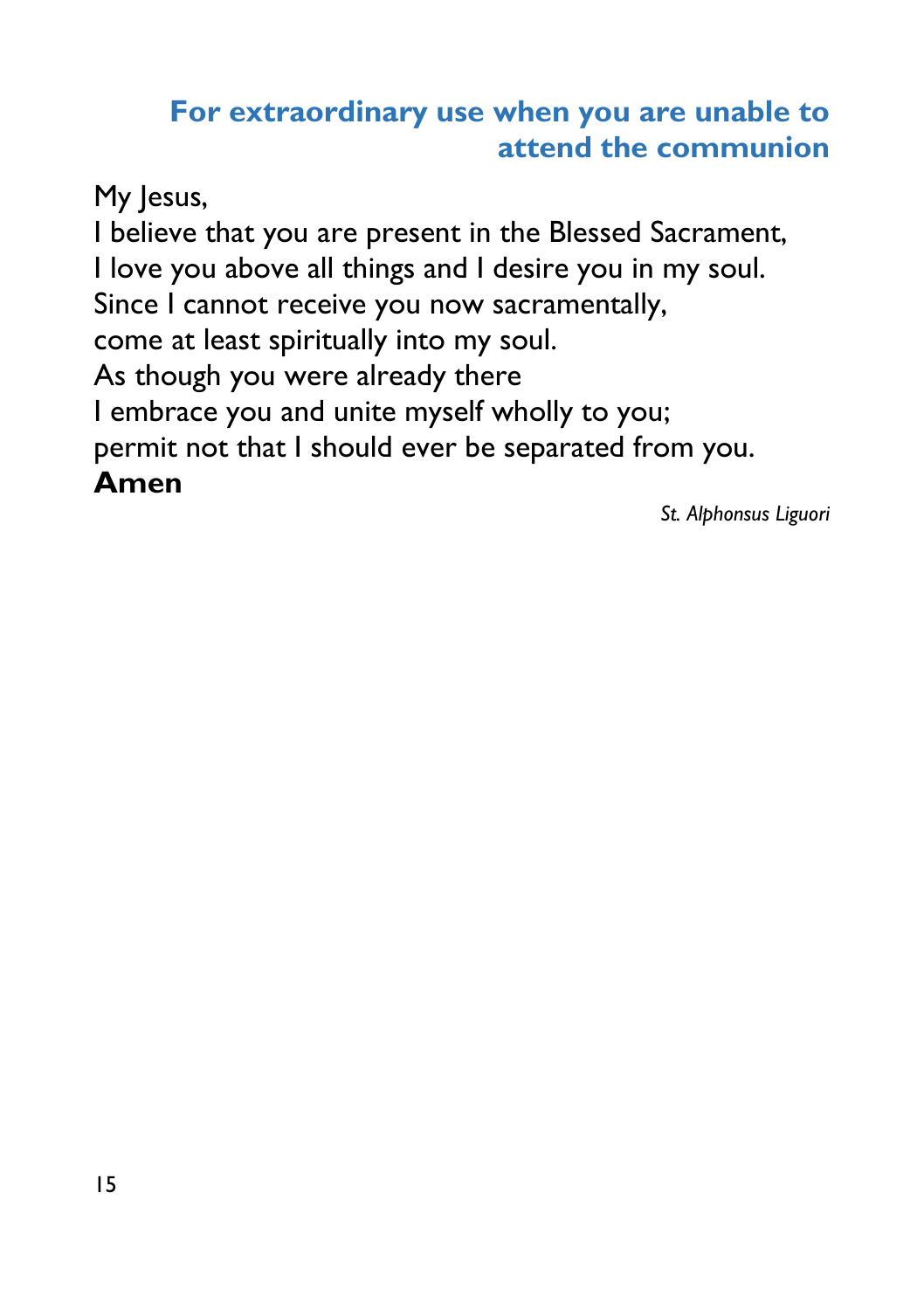## **Prayers with children**

## **A prayer for when a friend is ill**

Dear God, *(name of friend)* is ill. They are not allowed to go to school or come over to play. I'm sad because I miss them. They must be feeling miserable and lonely as well. Please be close to them. Please be with the people who are looking after them. Please help them to get better and to know that you love them. **Amen.**

#### **A prayer for the world**

God of love and hope, you made the world and care for all creation, but the world feels strange right now.

The news is full of stories about Coronavirus.

Some people are worried that they might get ill. Others are anxious for their family and friends. Be with them and help them to find peace. We pray for the doctors and nurses and scientists,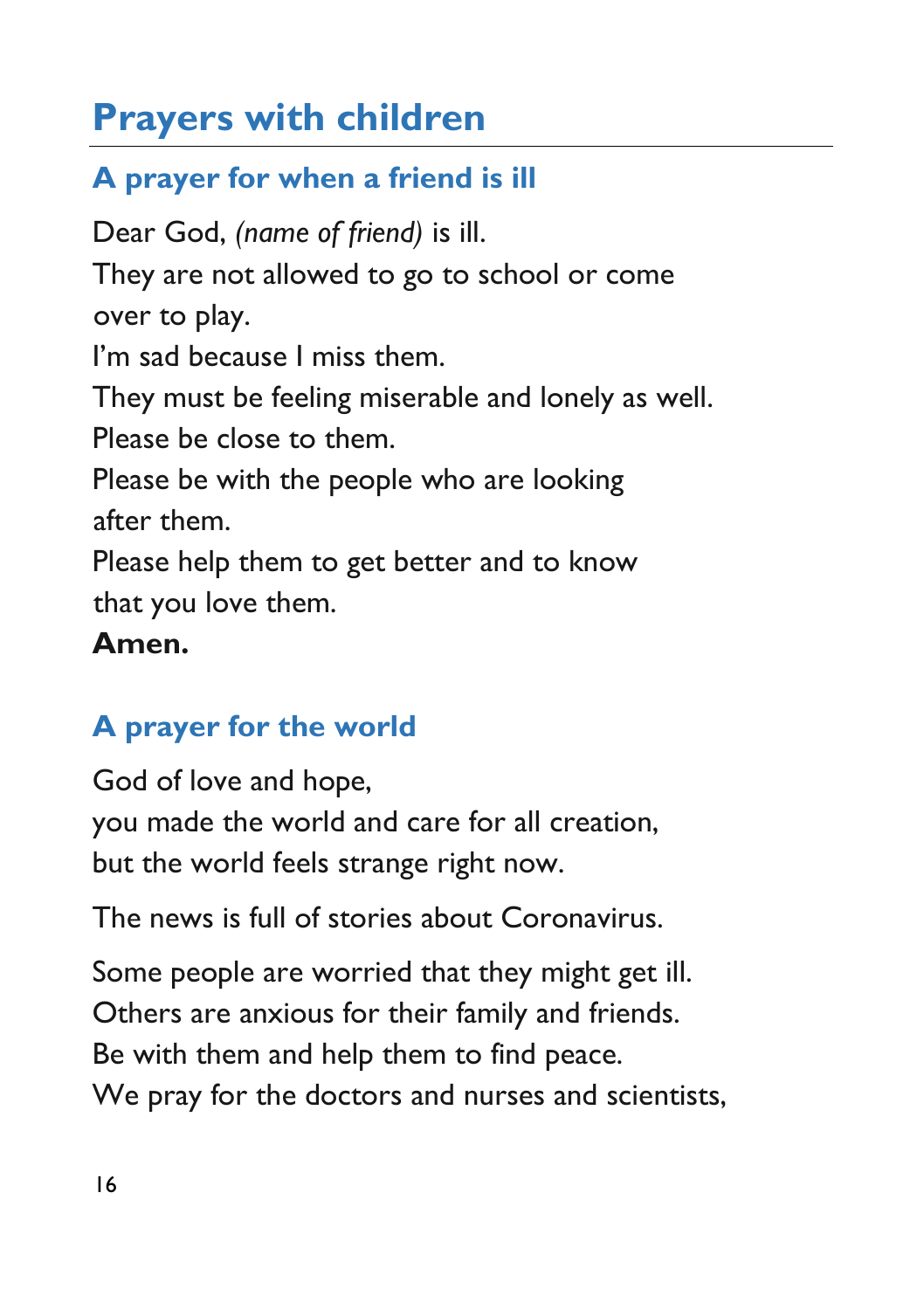and all who are working to discover the right medicines to help those who are ill.

Thank you that even in these anxious times, you are with us.

Help us to put our trust in you and keep us safe. **Amen.**

## **A prayer at bedtime**

Before the ending of the day, Creator of the world, we pray That you, with steadfast love, would keep Your watch around us while we sleep.

Tonight we pray especially for *(family or friends)* and the people of *(country or place)*.

Please give skill and wisdom to all who are caring for them.

#### **Amen.**

## **A prayer remembering God is with us**

Lord God, you are always with me.

You are with me in the day and in the night. You are with me when I'm happy and when I'm sad. You are with me when I'm healthy and when I am ill.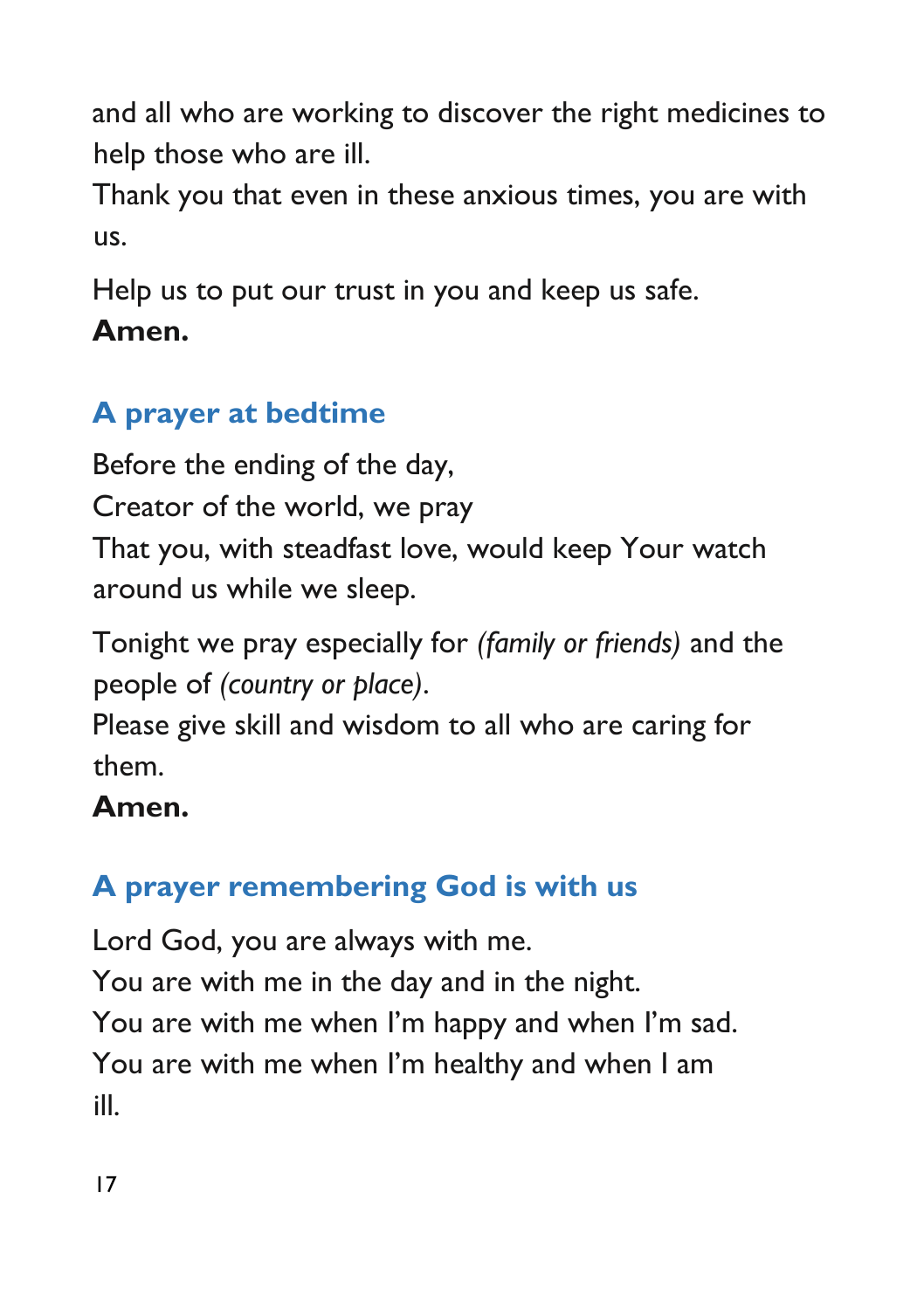You are with me when I am peaceful and when I am worried.

Today I am feeling *(name how you are feeling)* because *(reasons you are feeling this way)*.

Help me to remember that you love me and are with me in everything today.

**Amen.**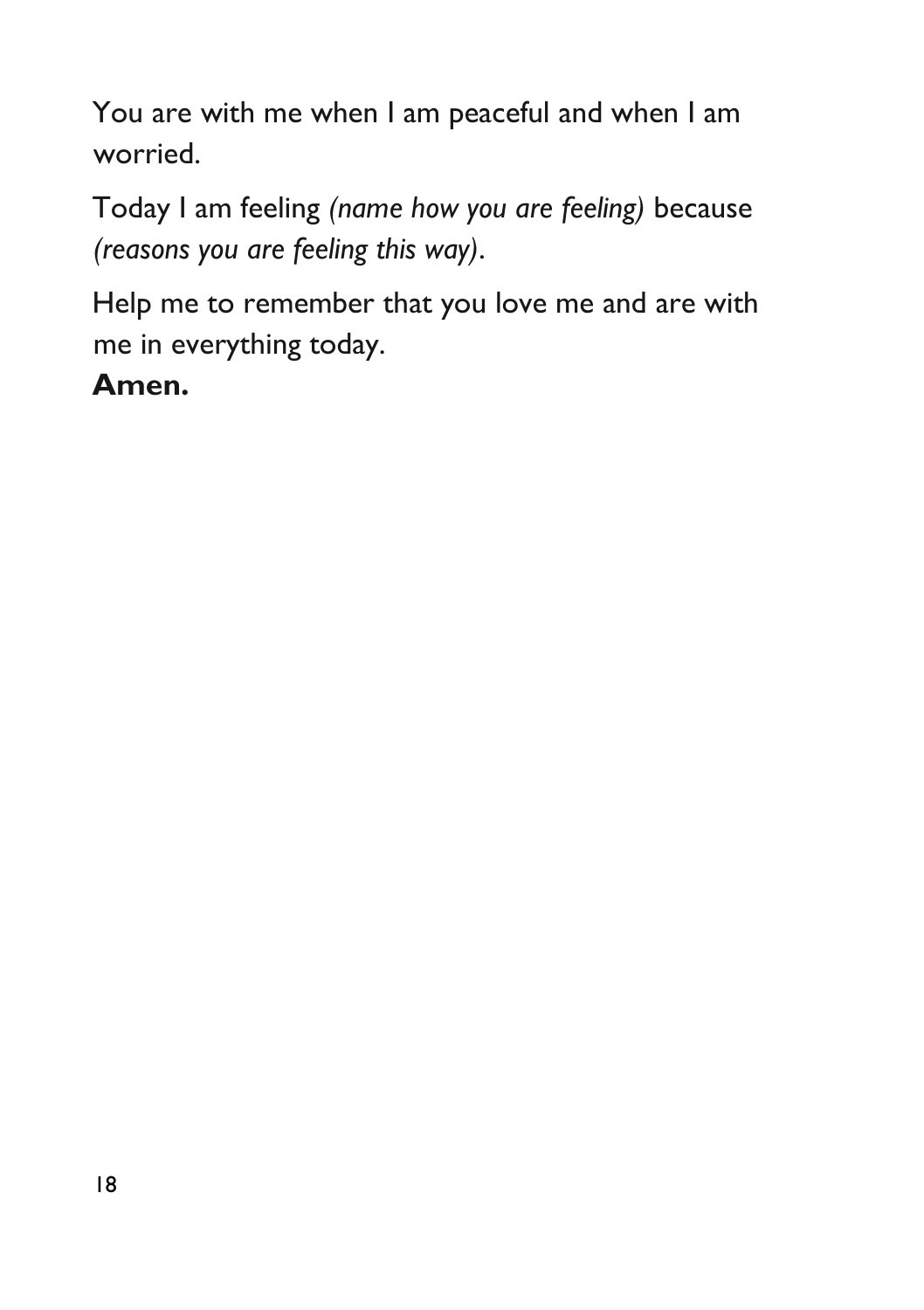## **A Reflective Service for those who are unable to be at Church on Sunday**

#### **Opening Sentences**

Grace, mercy and peace from God our Father and the Lord Jesus Christ be with you **and also with you.**

We come from scattered lives to meet with God. **Let us recognise God's presence with us now.**

Keep a short silence, still your heart.

As God's people we have gathered; **Let us worship God now together, Across the miles yet joined** 

Let us pray.

Come, Holy Spirit, fill the hearts of your faithful people, and kindle in us the fire of your love; through Jesus Christ our Lord, **Amen.**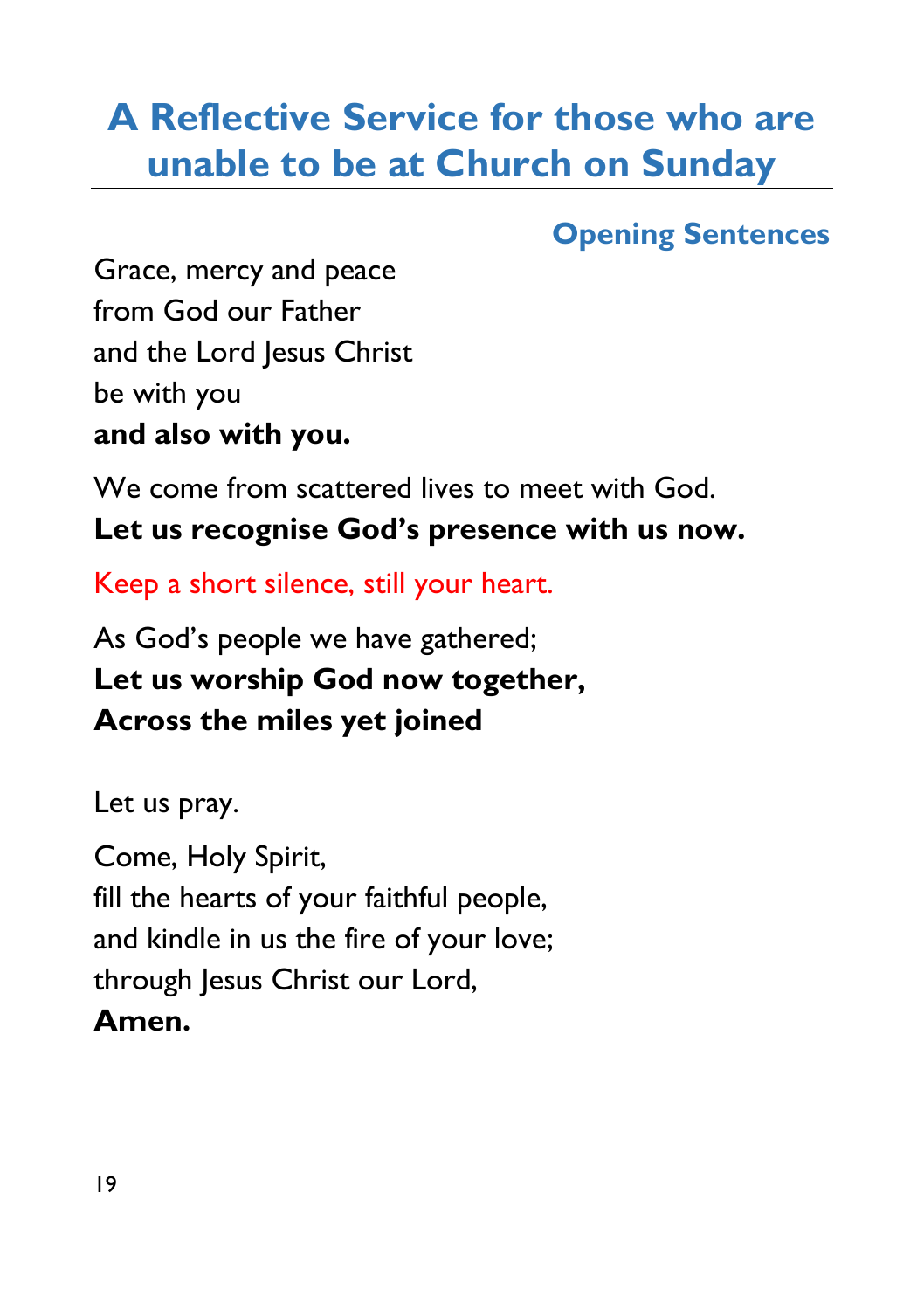In the light of Jesus, let us examine ourselves and confess our sins.

*Keep a short silence, leave your sins at the cross*

#### **Confession**

**Father, we have sinned against heaven and against you. We are not worthy to be called your children. We turn to you again, have mercy on us, bring us back to yourself as those who once were dead but now have life through Christ our Lord. Amen.**

#### **Absolution**

May the Father of all mercies cleanse *us* from *our* sins, and restore *us* in his image to the praise and glory of his name, through Jesus Christ our Lord. **Amen.**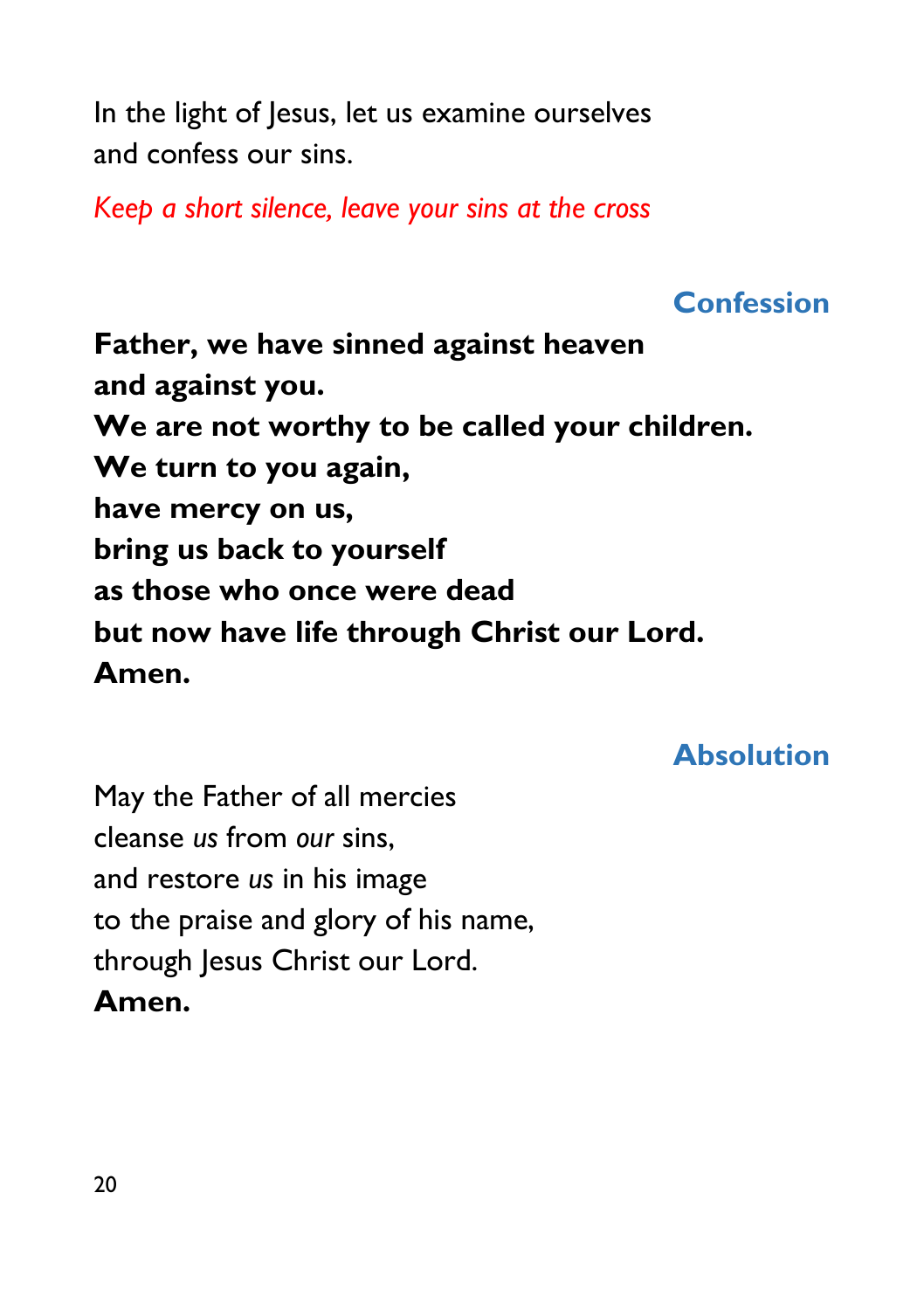Let everything be said and done in the name of the Lord lesus.

## **giving thanks to God through Jesus Christ.**

Sing psalms, hymns and sacred songs: **let us sing to God with thankful hearts.**

Open our lips, Lord: **and we shall praise your name.**

#### **Bible Readings**

*The Bible Reading for each Sunday can be found in our Church Magazine. https://www.southtamar.church/church-magazine/*

#### **Creed**

We affirm our faith in Jesus Christ the Son of God:

**Though he was divine, he did not cling to equality with God, but made himself nothing. Taking the form of a slave, he was born in human likeness. He humbled himself and was obedient to death, even the death of the cross. Therefore, God has raised him on high, and given him the name above every name:**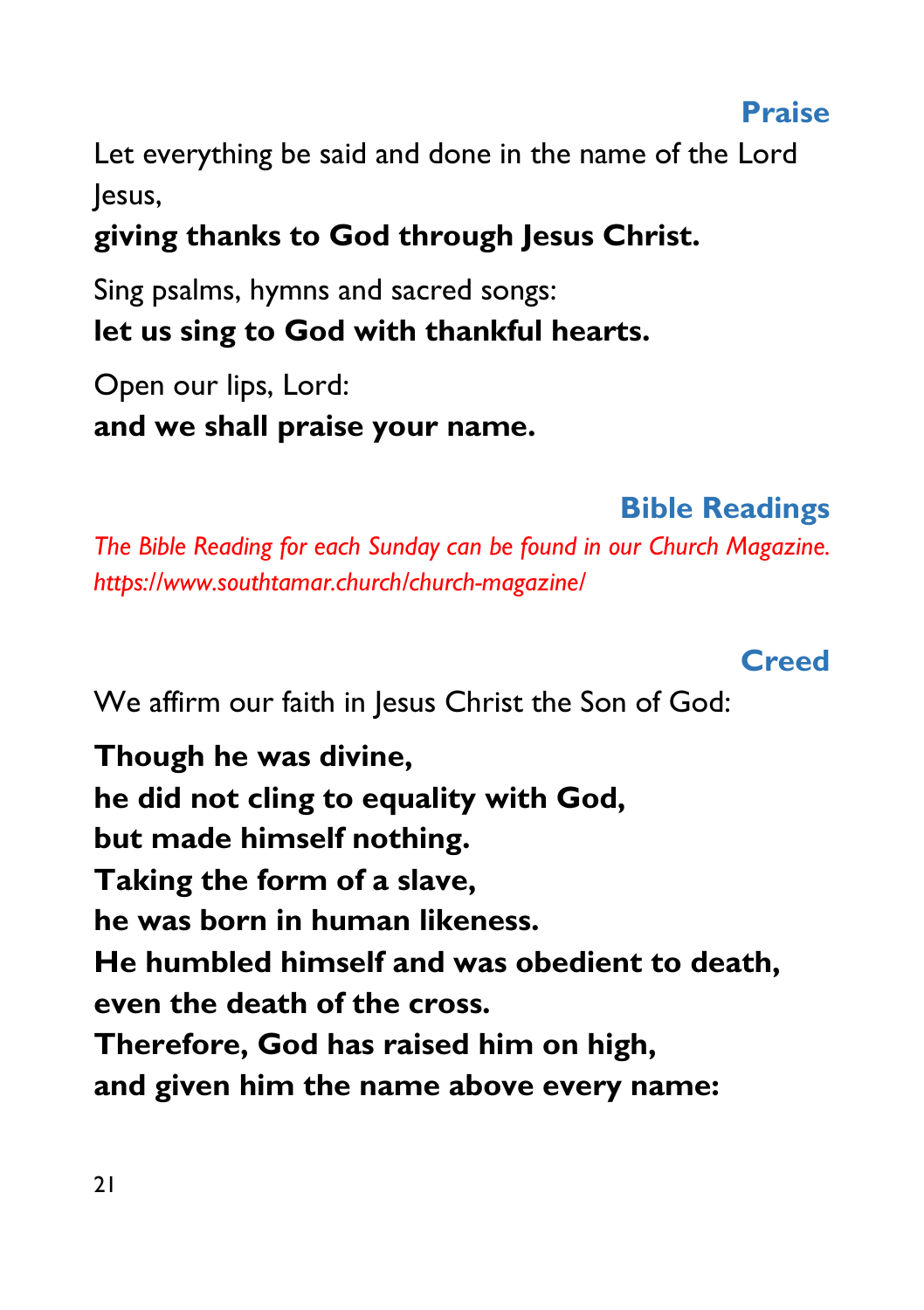**that at the name of Jesus every knee should bow, and every voice proclaim that Jesus Christ is Lord, to the glory of God the Father. Amen.** *cf Philippians 2.6-11*

#### **Prayers**

We intercede for others in the quiet of our hearts.

Lord, meet us in the silence **And hear our prayer.**

Silence for prayer is kept: *Pray for yourself in your isolation, that God would sit with you. Pray for others in their loneliness. Pray for our Country. Pray for the World.*

#### **The Lord's Prayer**

**Our Father, who art in heaven, hallowed be thy name; thy kingdom come; thy will be done; on earth as it is in heaven. Give us this day our daily bread. And forgive us our trespasses,**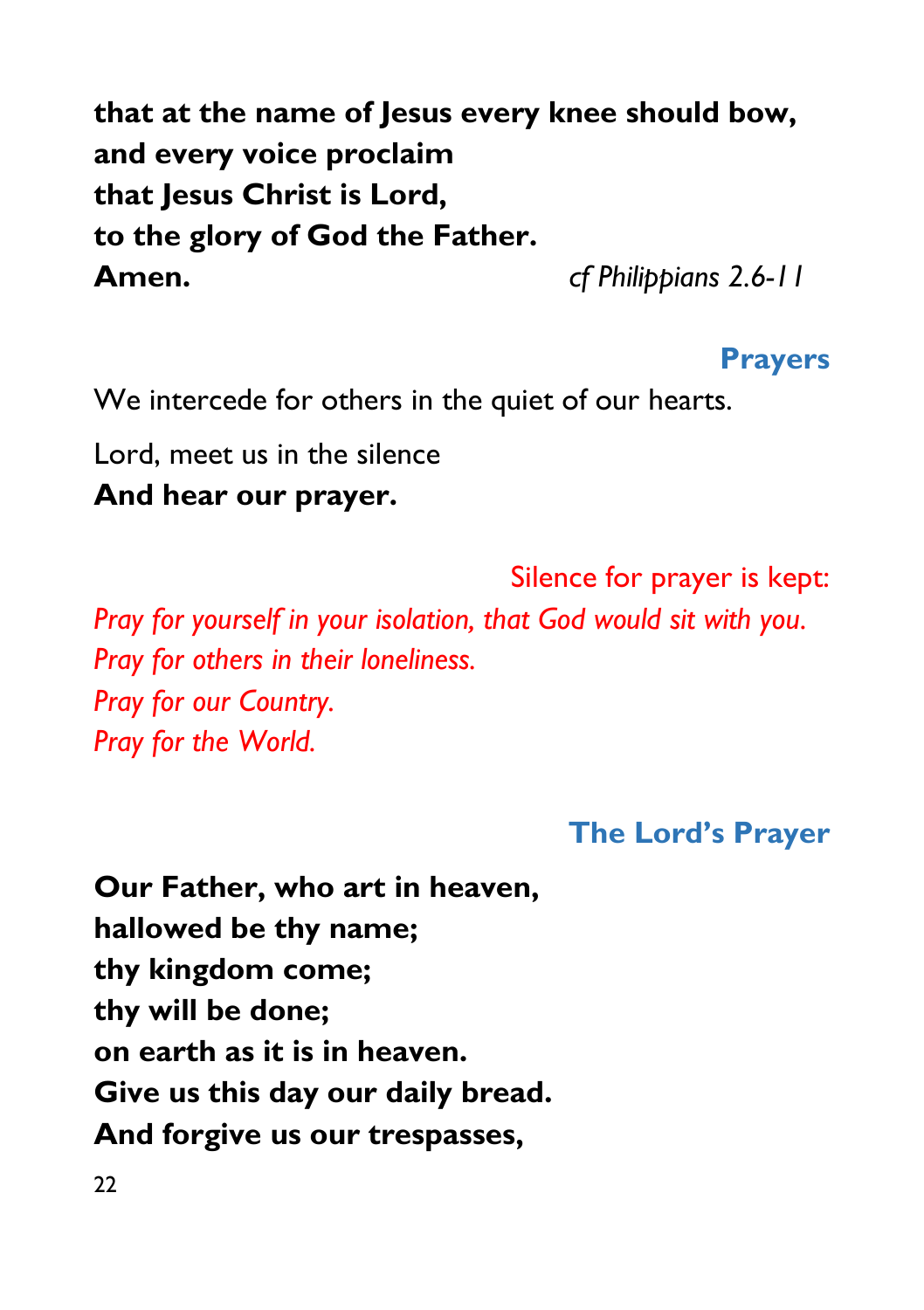**as we forgive those who trespass against us. And lead us not into temptation; but deliver us from evil. For thine is the kingdom, the power and the glory, for ever and ever. Amen.**

#### Silence is kept

**Faithful God, may we who share in this time of worship Glory in the cross of our Lord Jesus Christ, Our salvation and hope, who reigns as Lord now and forever.**

**Fill us, Good Lord with your Spirit of love; And as you have fed us with your presence, so, make us one in heart and mind, In Jesus Christ our Lord. Amen.**

#### **Conclusion**

The Lord bless us, and preserve us from all evil, and keep us in eternal life.

**Amen.**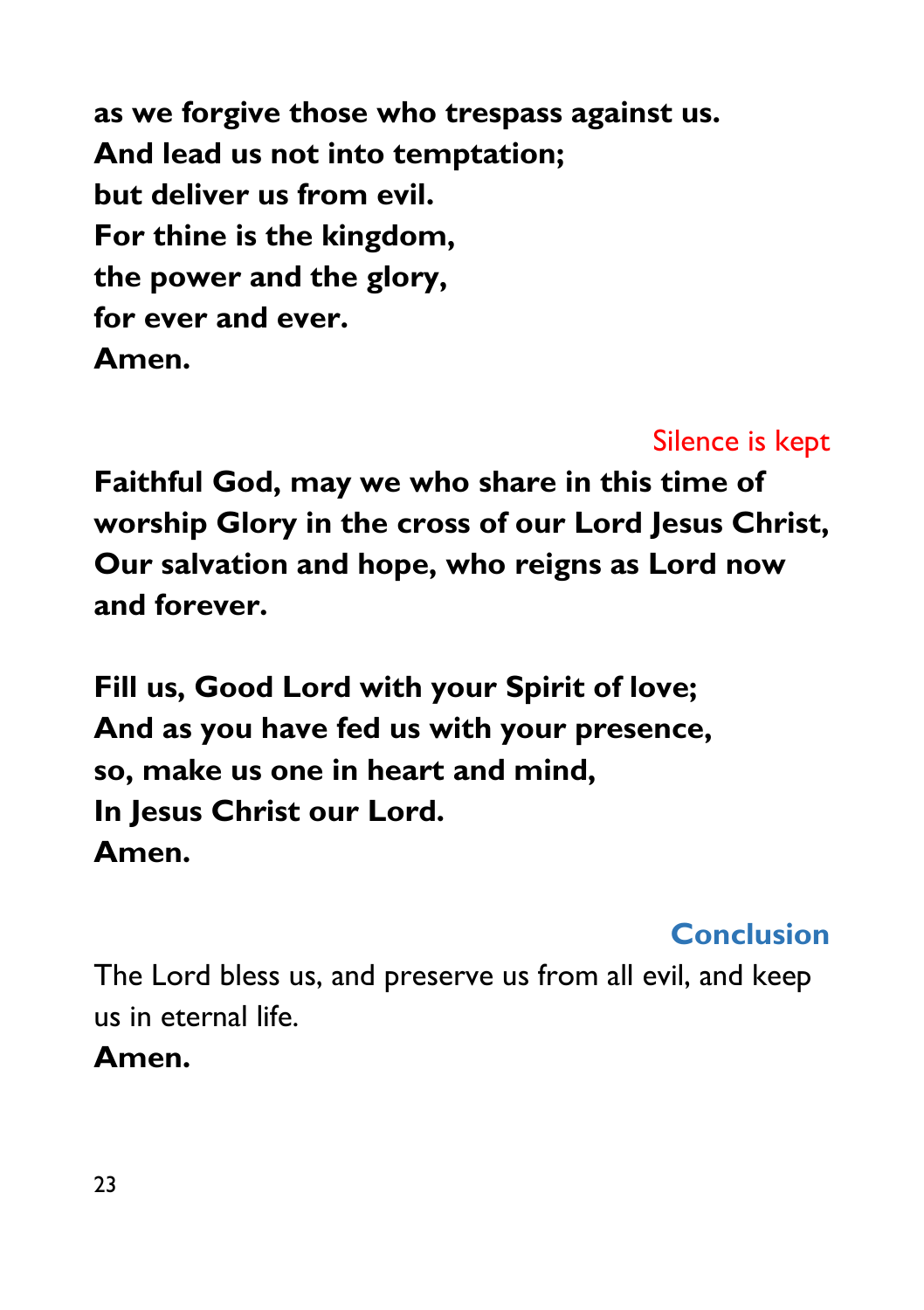**The grace of our Lord Jesus Christ, and the love of God, and the fellowship of the Holy Spirit, be with us all evermore. Amen.**

"For God has said, 'I will not leave you or forsake you' so we can confidently say, 'The Lord is my helper; I will not fear'."

(Hebrews 13:5-6)

"It is the Lord who goes before you. He will be with you; he will not leave you or forsake you. Do not be dismayed."

(Deuteronomy 31:8)

#### **Please God, we ask that we can meet together in church again, soon. Amen**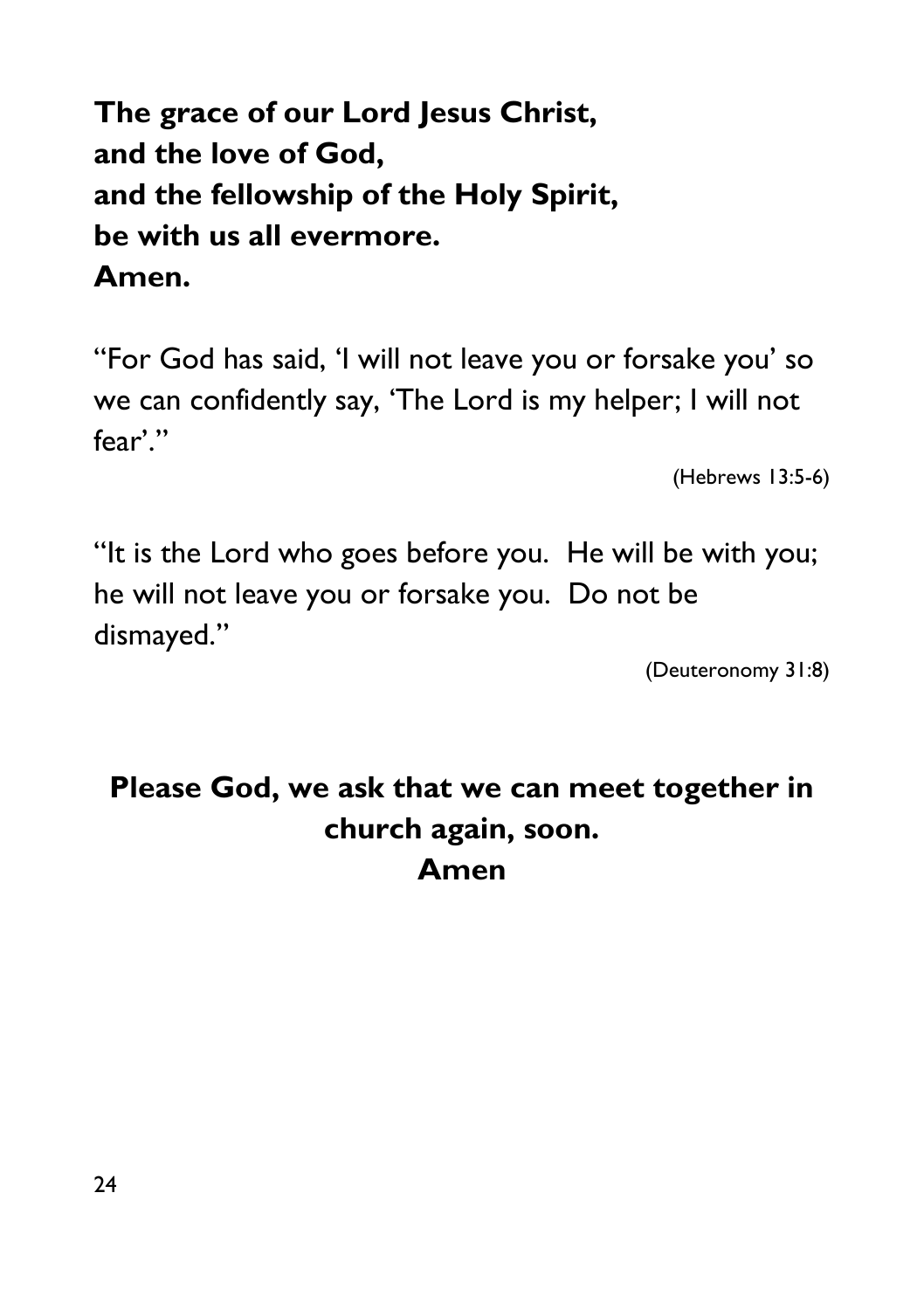# **Morning Prayer**

*You may wish to light a candle and have some reflective music playing in the background.*

The Lord is good, a strong refuge when trouble comes. God is close to those who trust in him.

*Nahum 1.7*

#### **Opening Sentences**

O Lord, open our lips

#### **and our mouth shall proclaim your praise.**

The night has passed, and the day lies open before us; let us pray with one heart and mind.

*Pause for reflection as you offer the day to God.*

As we rejoice in the gift of this new day, so may the light of your presence, O God, set our hearts on fire with love for you; now and for ever. **Amen.**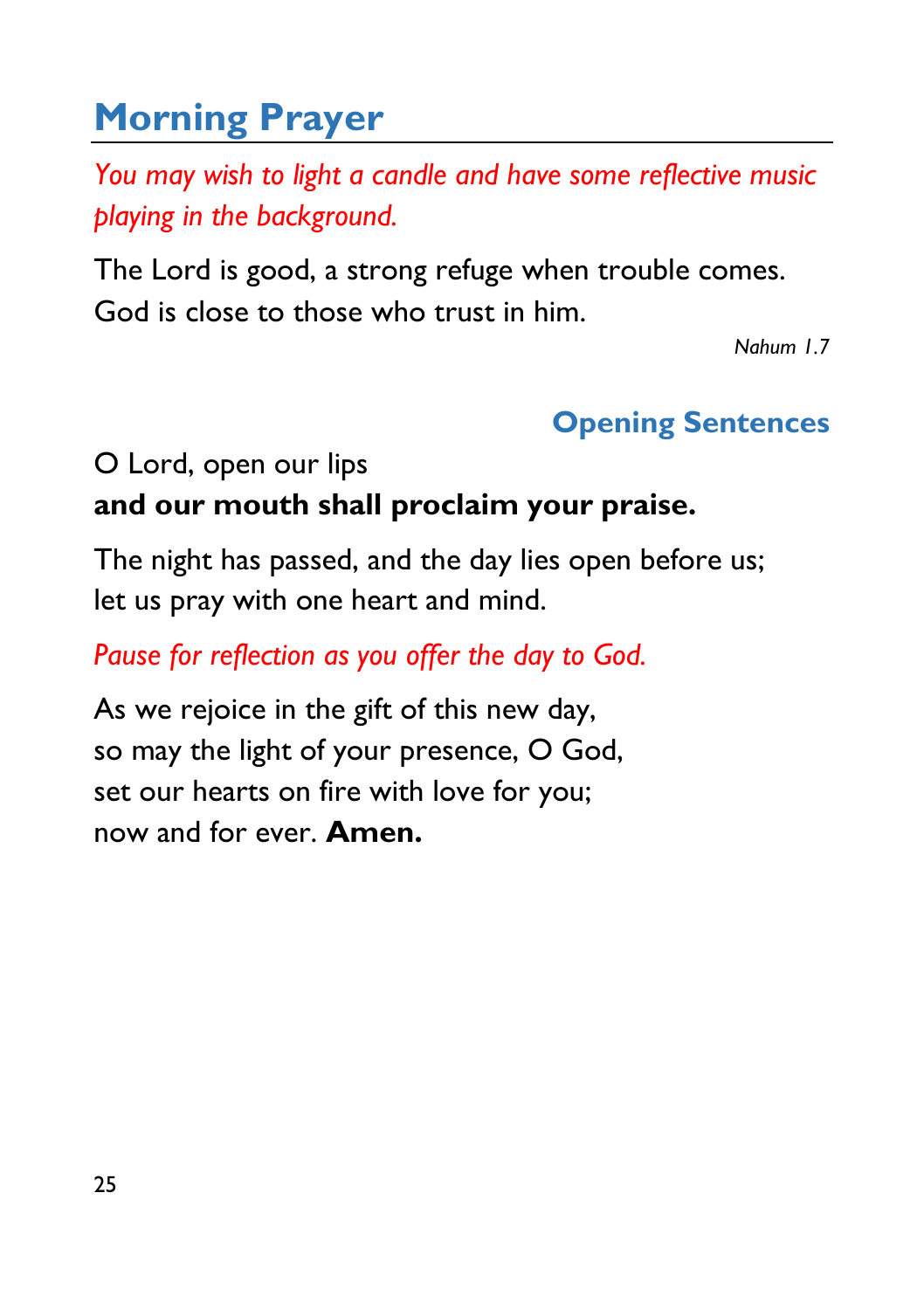#### **Bible Reading**

*You may wish to say Psalm 23 or another psalm here, such as Psalm 16 or Psalm 139.* 

Psalm 23

1. The Lord is my shepherd;  $\blacklozenge$  therefore can I lack nothing.

2. He makes me lie down in green pastures  $\blacklozenge$  and leads me beside still waters.

3. He shall refresh my soul  $\blacklozenge$  and guide me in the paths of righteousness for his name's sake.

4. Though I walk through the valley of the shadow of death, I will fear no evil;  $\blacklozenge$  for you are with me; your rod and your staff, they comfort me.

5. You spread a table before me in the presence of those who trouble me;  $\blacklozenge$  you have anointed my head with oil and my cup shall be full.

6. Surely goodness and loving mercy shall follow me all the days of my life, ♦︎ and I will dwell in the house of the Lord for ever.

**Glory to the Father and to the Son and to the Holy Spirit; as it was in the beginning is now and shall be for ever. Amen.**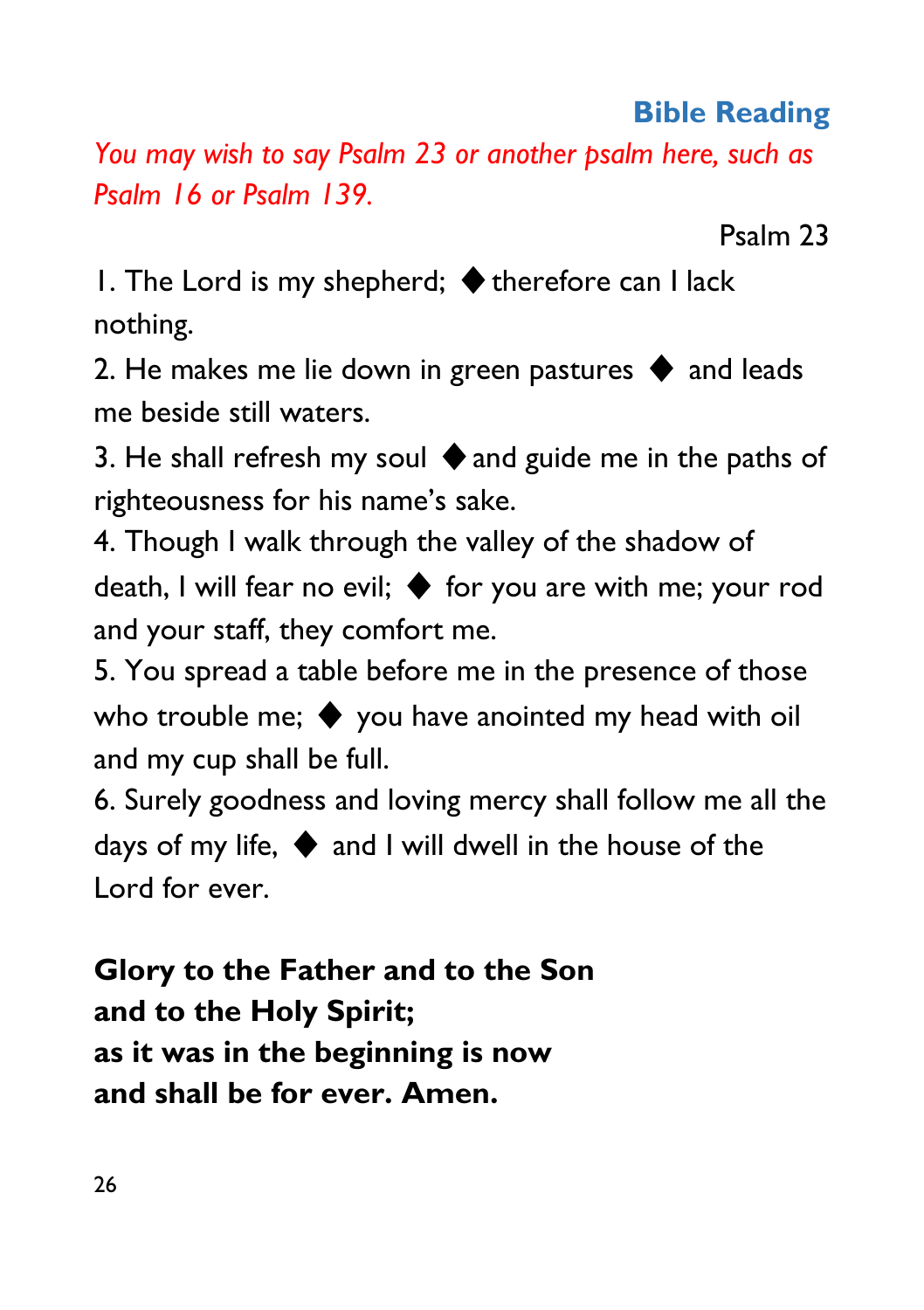*You may wish to use the weekly pattern of short readings given below, or choose a passage of your own.*

#### **Sunday Morning**

But now thus says the Lord, he who created you, O Jacob, he who formed you, O Israel: Do not fear, for I have redeemed you; I have called you by name, you are mine. When you pass through the waters, I will be with you; and through the rivers, they shall not overwhelm you; when you walk through fire you shall not be burned, and the flame shall not consume you. For I am the Lord your God,

the Holy One of Israel, your Saviour.

*Isaiah 43.1-3a* 

#### **Monday Morning**

27 'Do not let your hearts be troubled. Believe in God, believe also in me. In my Father's house there are many dwelling-places. If it were not so, would I have told you that I go to prepare a place for you? And if I go and prepare a place for you, I will come again and will take you to myself, so that where I am, there you may be also. And you know the way to the place where I am going.' Thomas said to him, 'Lord, we do not know where you are going.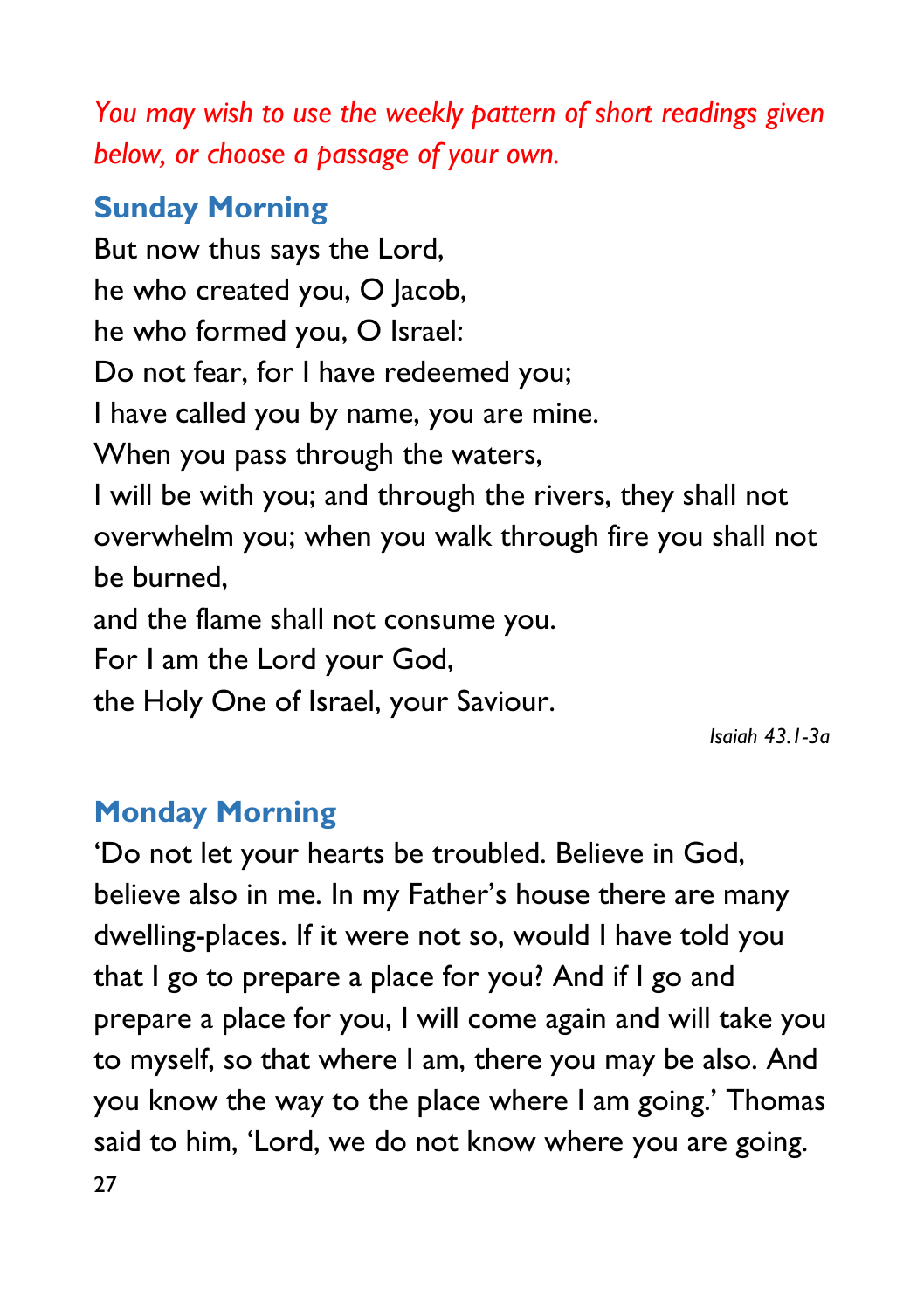How can we know the way?' Jesus said to him, 'I am the way, and the truth, and the life. No one comes to the Father except through me.

*John 14.1-6*

#### **Tuesday Morning**

Finally, beloved, whatever is true, whatever is honourable, whatever is just, whatever is pure, whatever is pleasing, whatever is commendable, if there is any excellence and if there is anything worthy of praise, think about these things. Keep on doing the things that you have learned and received and heard and seen in me, and the God of peace will be with you.

*Philippians 4.8-9*

#### **Wednesday Morning**

Let the word of Christ dwell in you richly; teach and admonish one another in all wisdom; and with gratitude in your hearts sing psalms, hymns, and spiritual songs to God. And whatever you do, in word or deed, do everything in the name of the Lord Jesus, giving thanks to God the Father through him.

*Colossians 3.16,17*

#### **Thursday Morning**

You are no longer strangers and aliens, but you are citizens with the saints and also members of the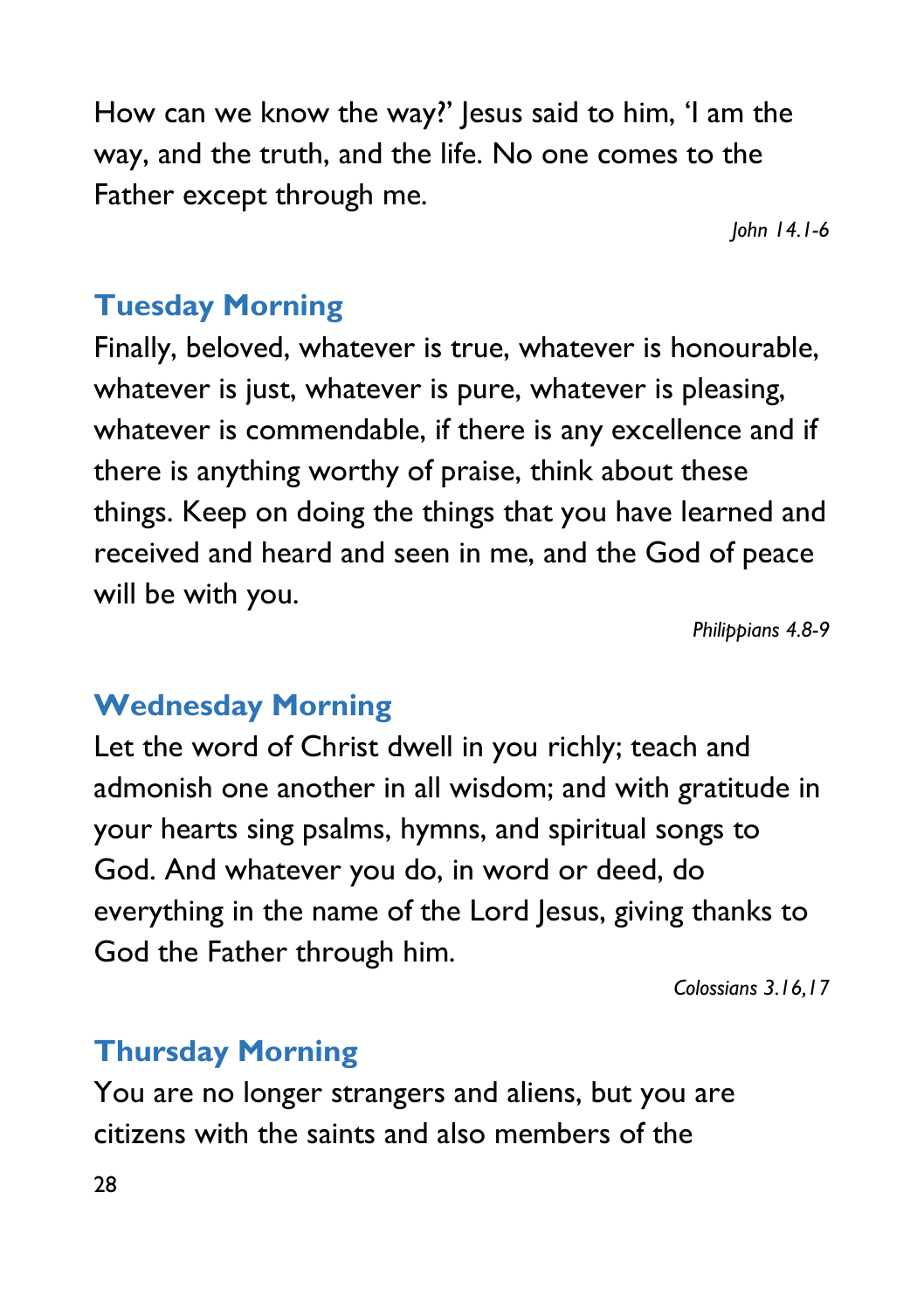household of God, built upon the foundation of the apostles and prophets, with Christ Jesus himself as the cornerstone. In him the whole structure is joined together and grows into a holy temple in the Lord; in whom you also are built together spiritually into a dwelling-place for God.

*Ephesians 2.19-22*

#### **Friday Morning**

Let love be genuine; hate what is evil, hold fast to what is good; love one another with mutual affection; outdo one another in showing honour. Do not lag in zeal, be ardent in spirit, serve the Lord. Rejoice in hope, be patient in suffering, persevere in prayer.

*Romans 19.9-12*

#### **Saturday Morning**

He said to his disciples, 'Therefore I tell you, do not worry about your life, what you will eat, or about your body, what you will wear. For life is more than food, and the body more than clothing. Consider the ravens: they neither sow nor reap, they have neither storehouse nor barn, and yet God feeds them. Of how much more value are you than the birds! And can any of you by worrying add a single hour to your span of life? If then you are not able to do so small a thing as that, why do you worry about the rest? Consider the lilies, how they grow: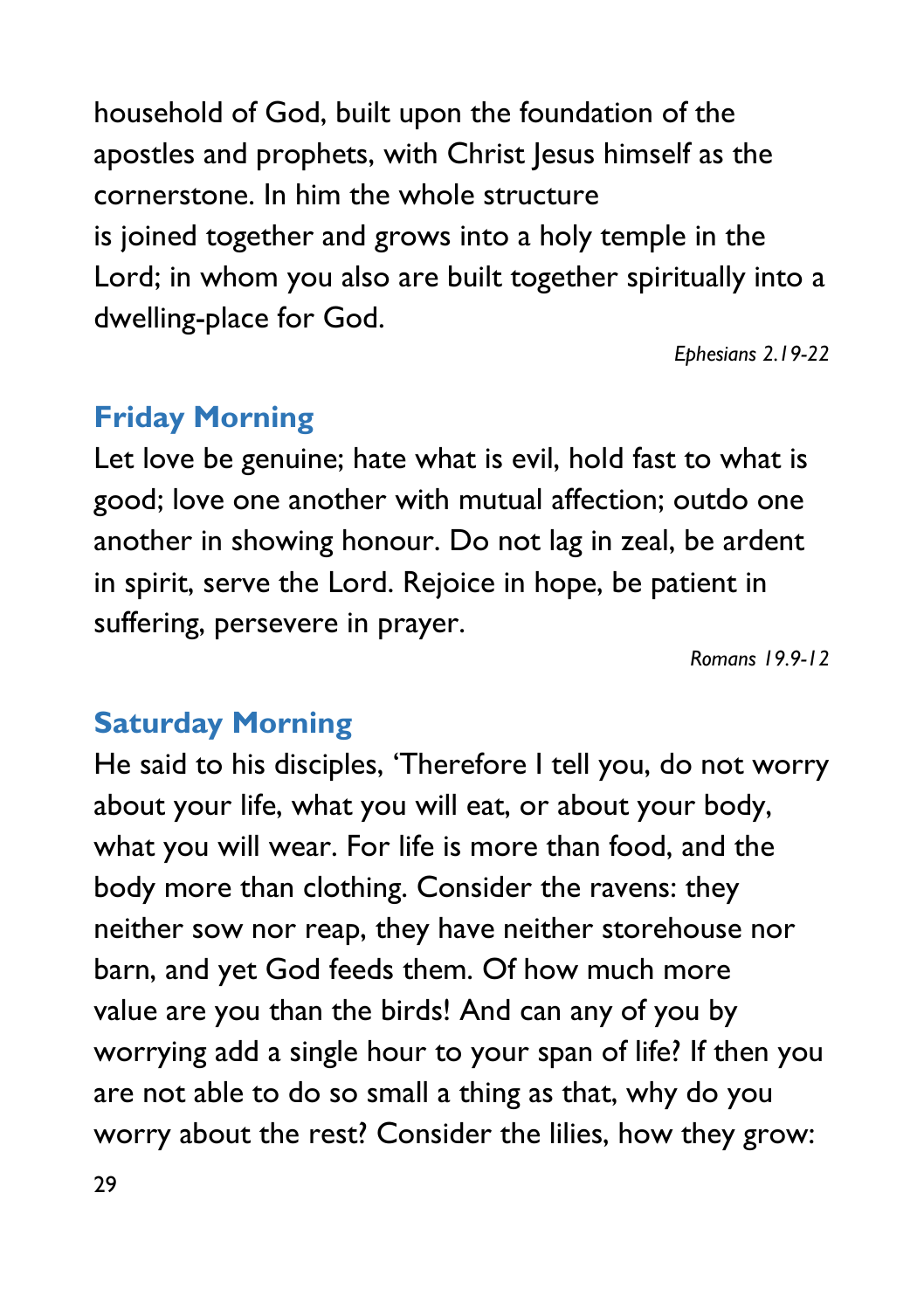they neither toil nor spin; yet I tell you, even Solomon in all his glory was not clothed like one of these. But if God so clothes the grass of the field, which is alive today and tomorrow is thrown into the oven, how much more will he clothe you, you of little faith! And do not keep striving for what you are to eat and what you are to drink, and do not keep worrying. For it is the nations of the world that strive after all these things, and your Father knows that you need them. Instead, strive for his kingdom, and these things will be given to you as well. *Luke 12.22-31*

#### **Prayers**

Almighty and everlasting God,

we thank you that you have brought us safely to the beginning of this day.

Keep us from falling into sin or running into danger; order us in all our doings and guide us to do always what is righteous in your sight; through Jesus Christ our Lord. **Amen.** 

Keep us, good Lord,

under the shadow of your mercy

in this time of uncertainty and distress. Sustain and support the anxious and fearful, and lift up all who are brought low;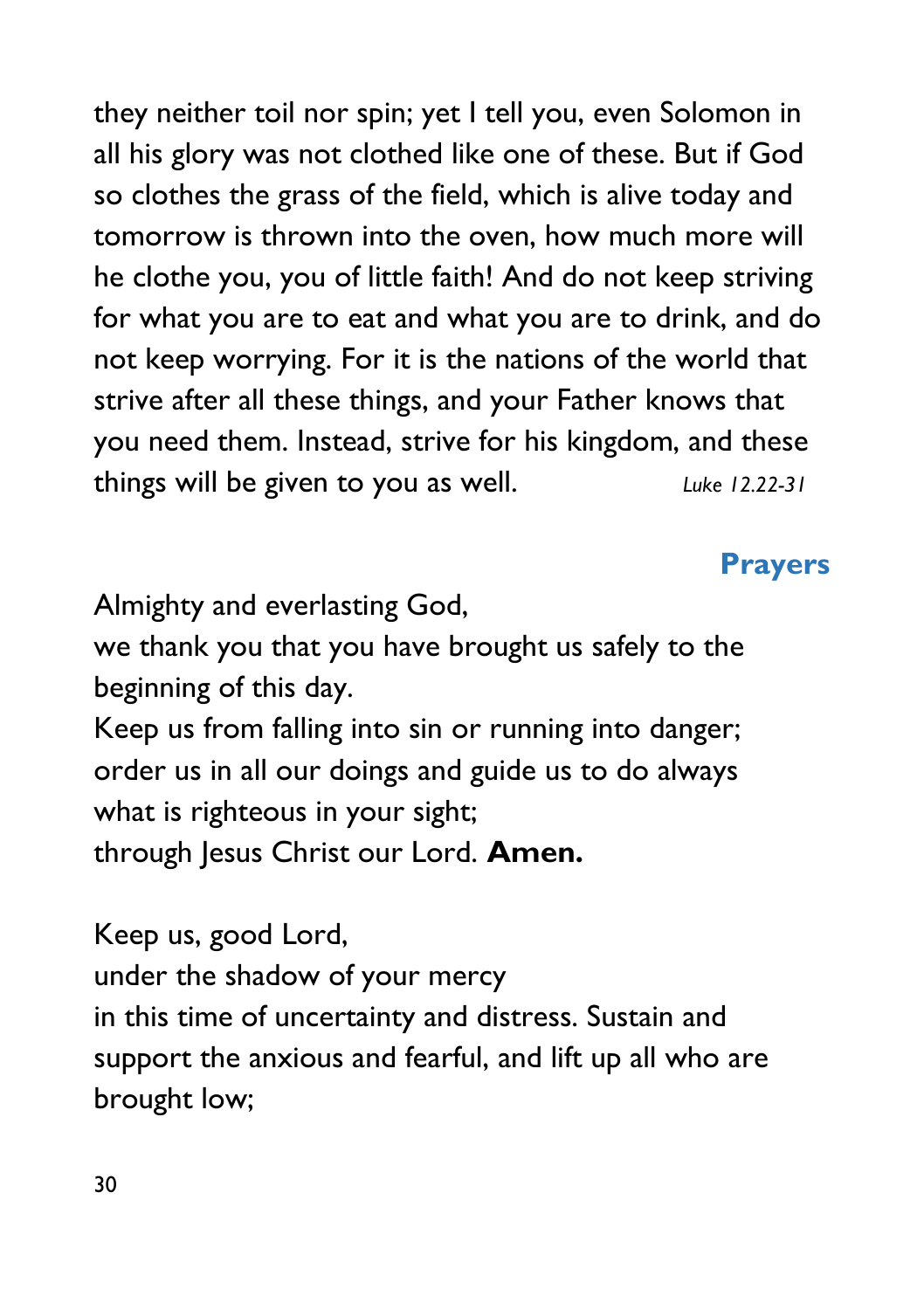that we may rejoice in your comfort knowing that nothing can separate us from your love in Christ Jesus our Lord. **Amen.**

#### **The Lord's Prayer**

**Our Father, who art in heaven, hallowed be thy name; thy kingdom come; thy will be done; on earth as it is in heaven. Give us this day our daily bread. And forgive us our trespasses, as we forgive those who trespass against us. And lead us not into temptation; but deliver us from evil. For thine is the kingdom, the power and the glory, for ever and ever. Amen.**

#### **The Conclusion**

The Lord bless us, and preserve us from all evil, and keep us in eternal life. **Amen.**

Let us bless the Lord. **Thanks be to God.**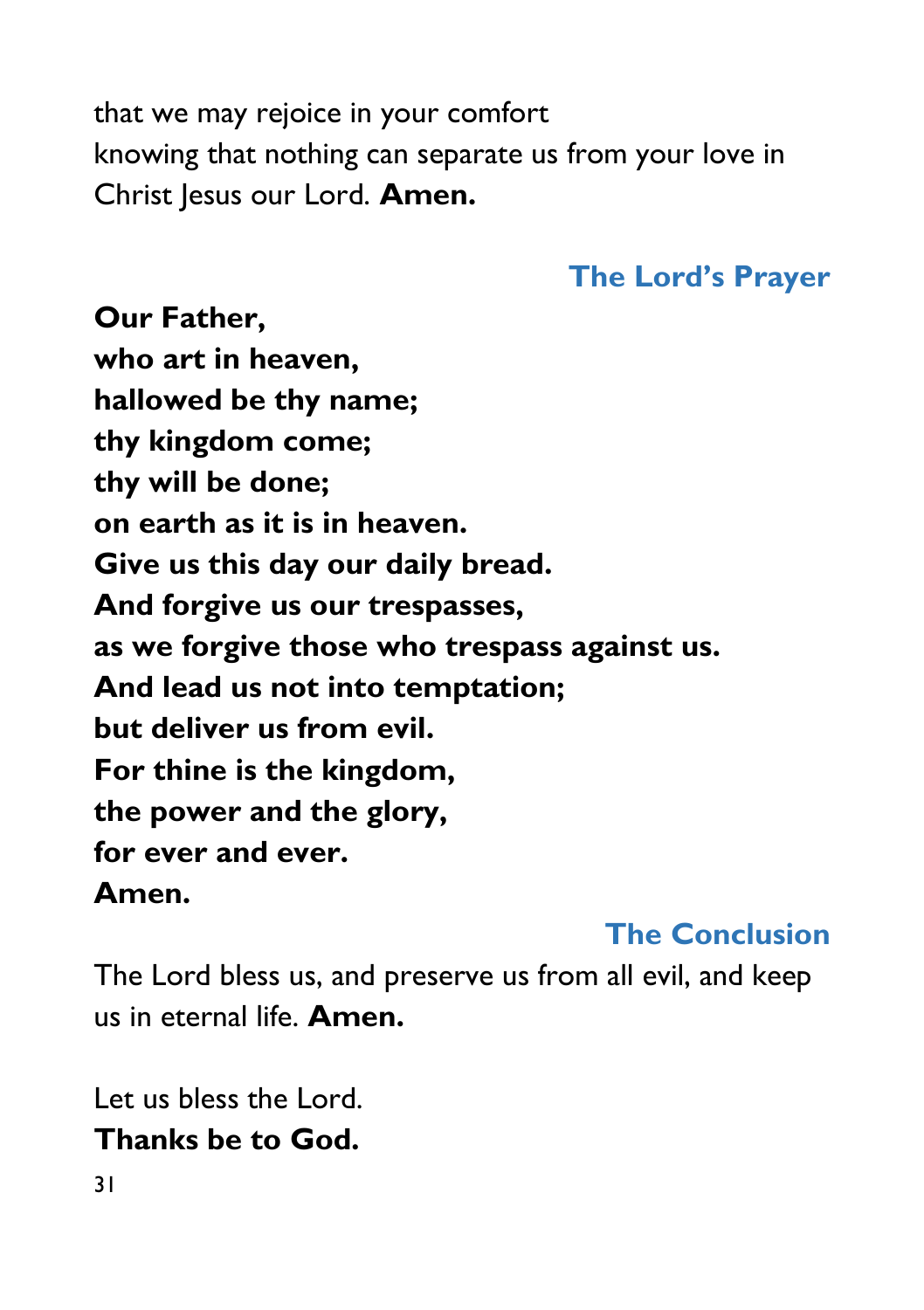# **Night Prayer**

*You may wish to light a candle and have some reflective music playing in the background.*

The eternal God is your refuge, and underneath are the everlasting arms.

*Deuteronomy 33.27*

#### **Opening Sentences**

The Lord almighty grant us a quiet night and a perfect end. **Amen.**

Our help is in the name of the Lord **who made heaven and earth.**

*Pause and reflect on the day that is past.*

Save us, O Lord, while waking, and guard us while sleeping, that awake we may watch with Christ and asleep may rest in peace.

#### **Bible Reading**

*You may wish to say here the psalm given below, or Psalm 27, or another chosen psalm.*

Psalm 91

32 1. Whoever dwells in the shelter of the Most High  $\blacklozenge$  and abides under the shadow of the Almighty,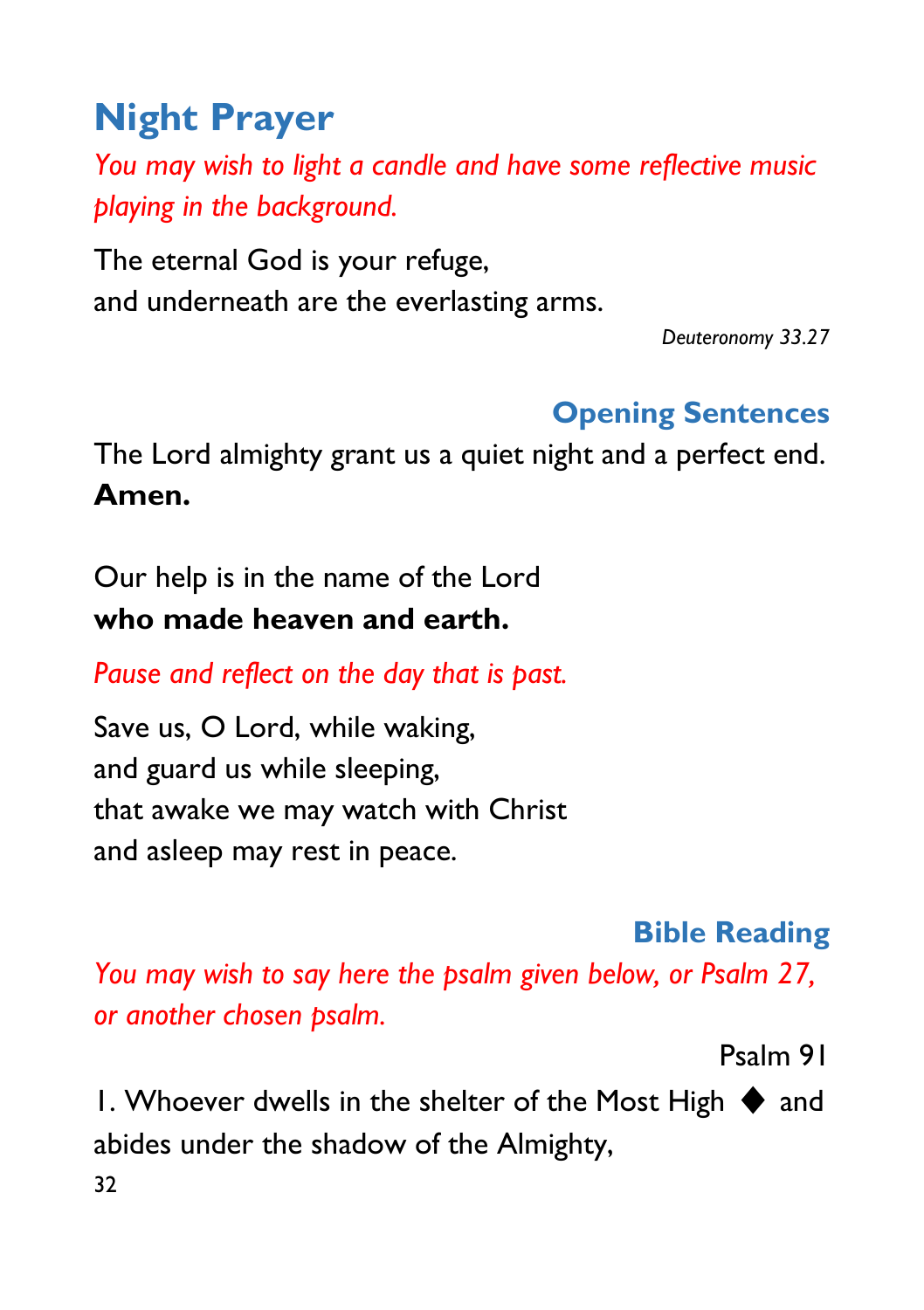2. Shall say to the Lord, 'My refuge and my stronghold,  $\blacklozenge$ my God, in whom I put my trust.'

3. For he shall deliver you from the snare of the fowler  $\triangleleft$ and from the deadly pestilence.

4. He shall cover you with his wings and you shall be safe under his feathers;  $\blacklozenge$  his faithfulness shall be your shield and buckler.

5. You shall not be afraid of any terror by night,  $\blacklozenge$  nor of the arrow that flies by day;

6. Of the pestilence that stalks in darkness,  $\blacklozenge$  nor of the sickness that destroys at noonday.

7. Though a thousand fall at your side and ten thousand at your right hand,  $\blacklozenge$  yet it shall not come near you.

8. Your eyes have only to behold  $\blacklozenge$  to see the reward of the wicked.

9. Because you have made the Lord your refuge  $\blacklozenge$  and the Most High your stronghold,

10. There shall no evil happen to you,  $\blacklozenge$  neither shall any plague come near your tent.

11. For he shall give his angels charge over you,  $\blacklozenge$  to keep you in all your ways.

12. They shall bear you in their hands,  $\blacklozenge$  lest you dash your foot against a stone.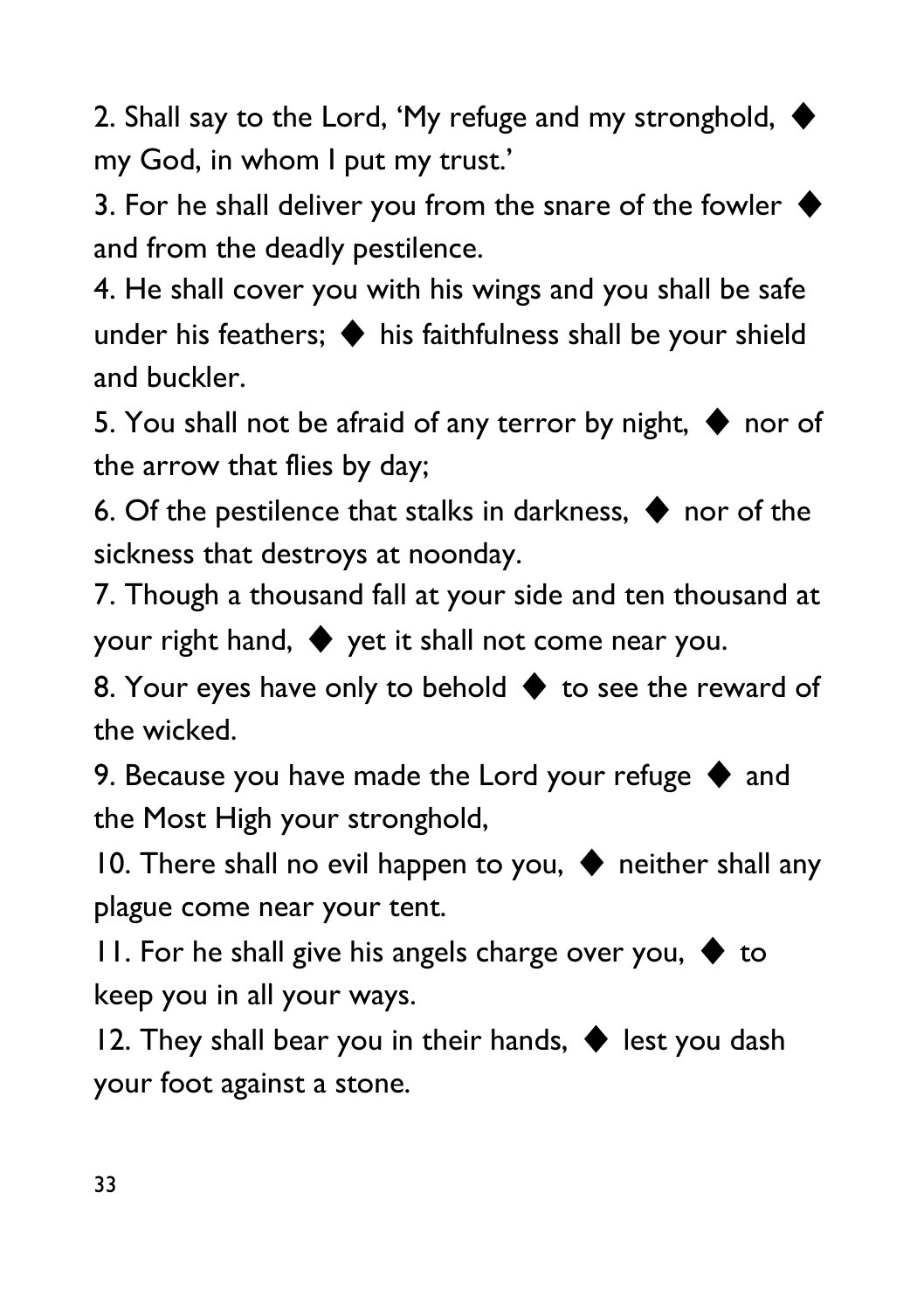13. You shall tread upon the lion and adder;  $\blacklozenge$  the young lion and the serpent you shall trample underfoot.

14. Because they have set their love upon me, therefore will I deliver them:  $\blacklozenge$  I will lift them up, because they know my name.

15. They will call upon me and I will answer them;  $\blacklozenge$  I am with them in trouble, I will deliver them and bring them to honour.

16. With long life will I satisfy them  $\blacklozenge$  and show them my salvation.

**Glory to the Father and to the Son and to the Holy Spirit; as it was in the beginning is now and shall be for ever. Amen.**

*You may wish to use one of the following short readings or choose a passage of your own.*

#### **Sunday Evening**

You, O Lord, are in the midst of us, and we are called by your name; leave us not, O Lord our God.

*Jeremiah 14.9*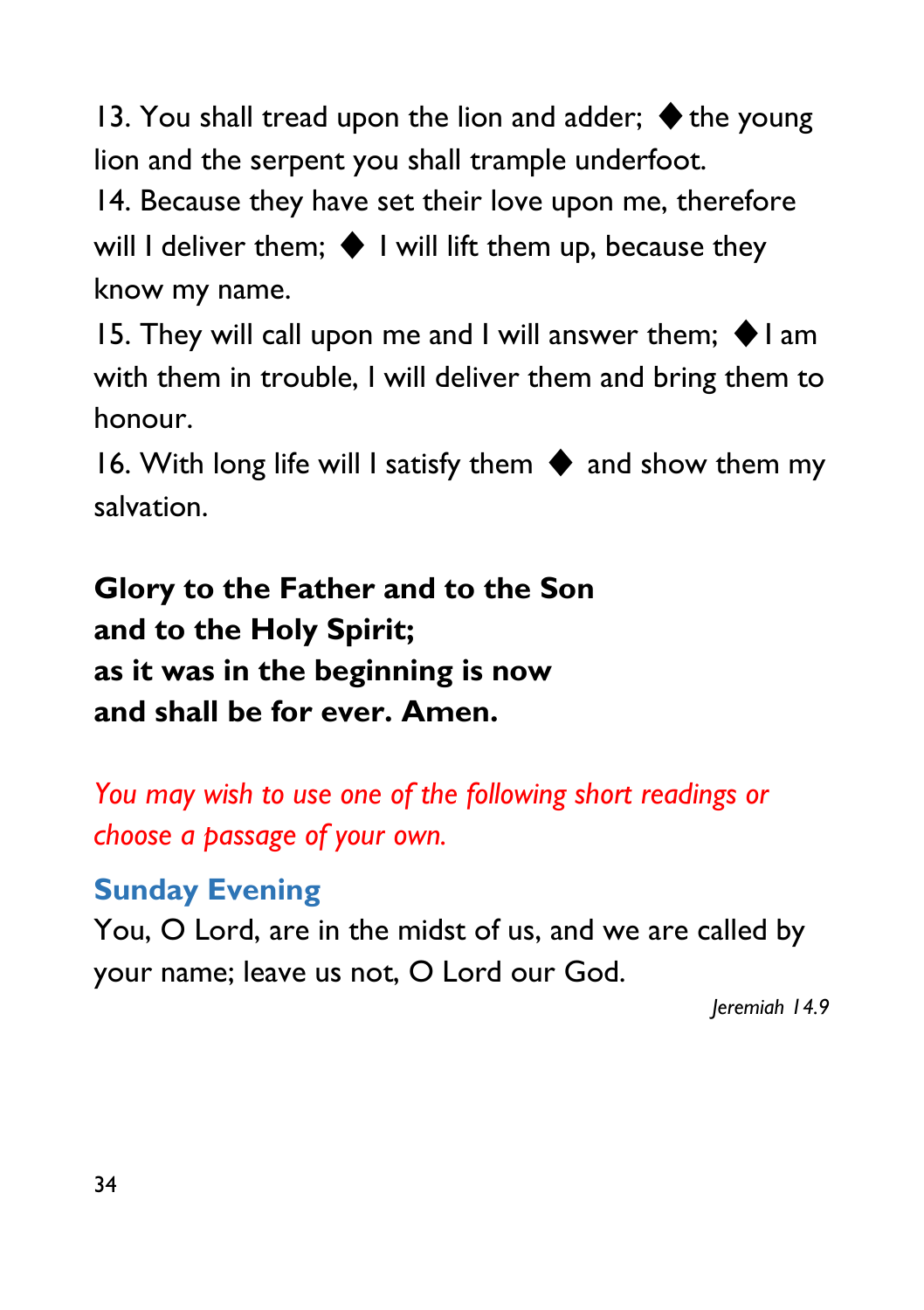#### **Monday Evening**

Thus said the Lord God, the Holy One of Israel: In returning and rest you shall be saved; in quietness and in trust shall be your strength.

*Isaiah 30.15*

#### **Tuesday Evening**

Jesus said, 'Come to me, all you that are weary and are carrying heavy burdens, and I will give you rest. Take my yoke upon you, and learn from me; for I am gentle and humble in heart, and you will find rest for your souls. For my yoke is easy, and my burden is light.

*Matthew 11.28-end*

#### **Wednesday Evening**

Humble yourselves under the mighty hand of God, so that he may exalt you in due time. Cast all your anxiety on him, because he cares for you.

*1 Peter 5.6,7*

#### **Thursday Evening**

Jesus said, 'I have said this to you, so that in me you may have peace. In the world you face persecution. But take courage; I have conquered the world!'

*John 16.33*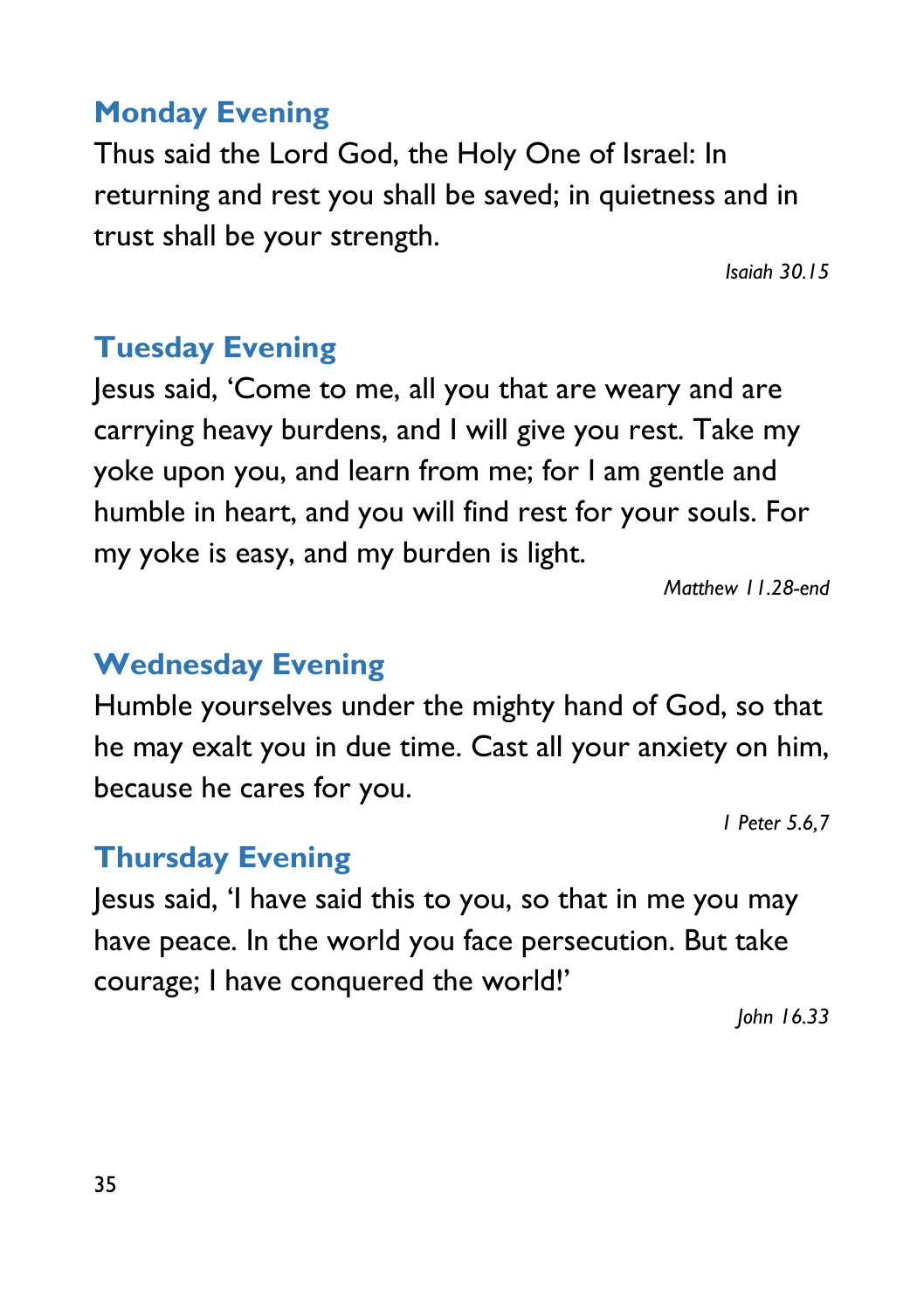#### **Friday Evening**

God has destined us not for wrath but for obtaining salvation through our Lord Jesus Christ, who died for us, so that whether we are awake or asleep we may live with him.

*1 Thessalonians 5.9,10*

#### **Saturday Evening**

Jesus said, 'I am the light of the world. Whoever follows me will never walk in darkness but will have the light of  $l$ ife $^{\prime}$ 

*John 8.12*

#### **Prayers**

Merciful God, we entrust to your unfailing and tender care this night those who are ill or in pain, knowing that whenever danger threatens your everlasting arms are there to hold us safe. Comfort and heal them, and restore them to health and strength; through Jesus Christ our Lord. **Amen.**

Be present, O merciful God, and protect us through the silent hours of this night, so that we who are wearied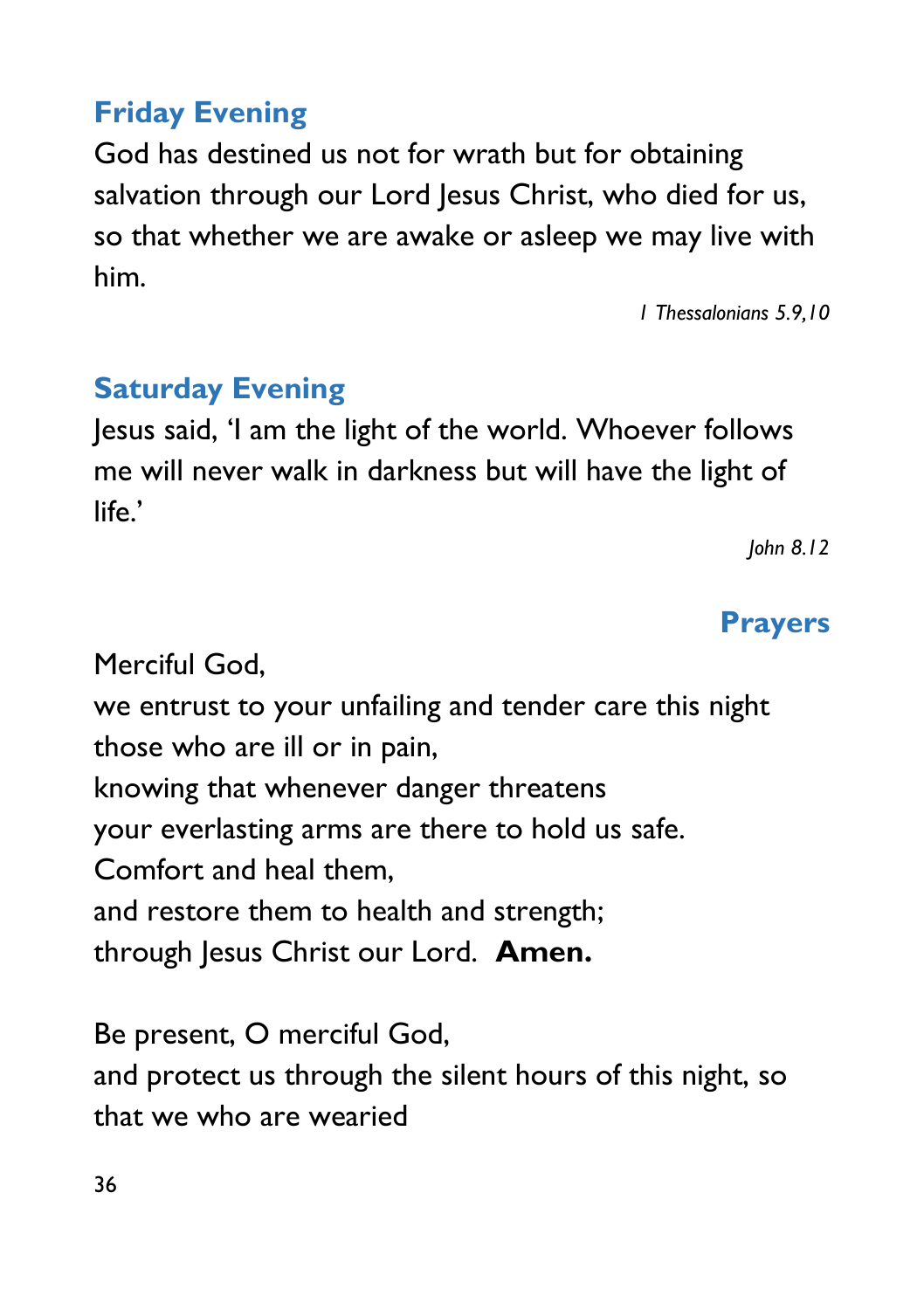by the changes and chances of this fleeting world, may rest upon your eternal changelessness, through Jesus Christ our Lord. **Amen.** 

Visit this place, O Lord, we pray,

and drive far from it the snares of the enemy; may your holy angels dwell with us in peace, and may your blessing be always upon us; through Jesus Christ our Lord. **Amen.**

#### **The Lord's Prayer**

**Our Father, who art in heaven, hallowed be thy name; thy kingdom come; thy will be done; on earth as it is in heaven. Give us this day our daily bread. And forgive us our trespasses, as we forgive those who trespass against us. And lead us not into temptation; but deliver us from evil. For thine is the kingdom, the power and the glory, for ever and ever. Amen.**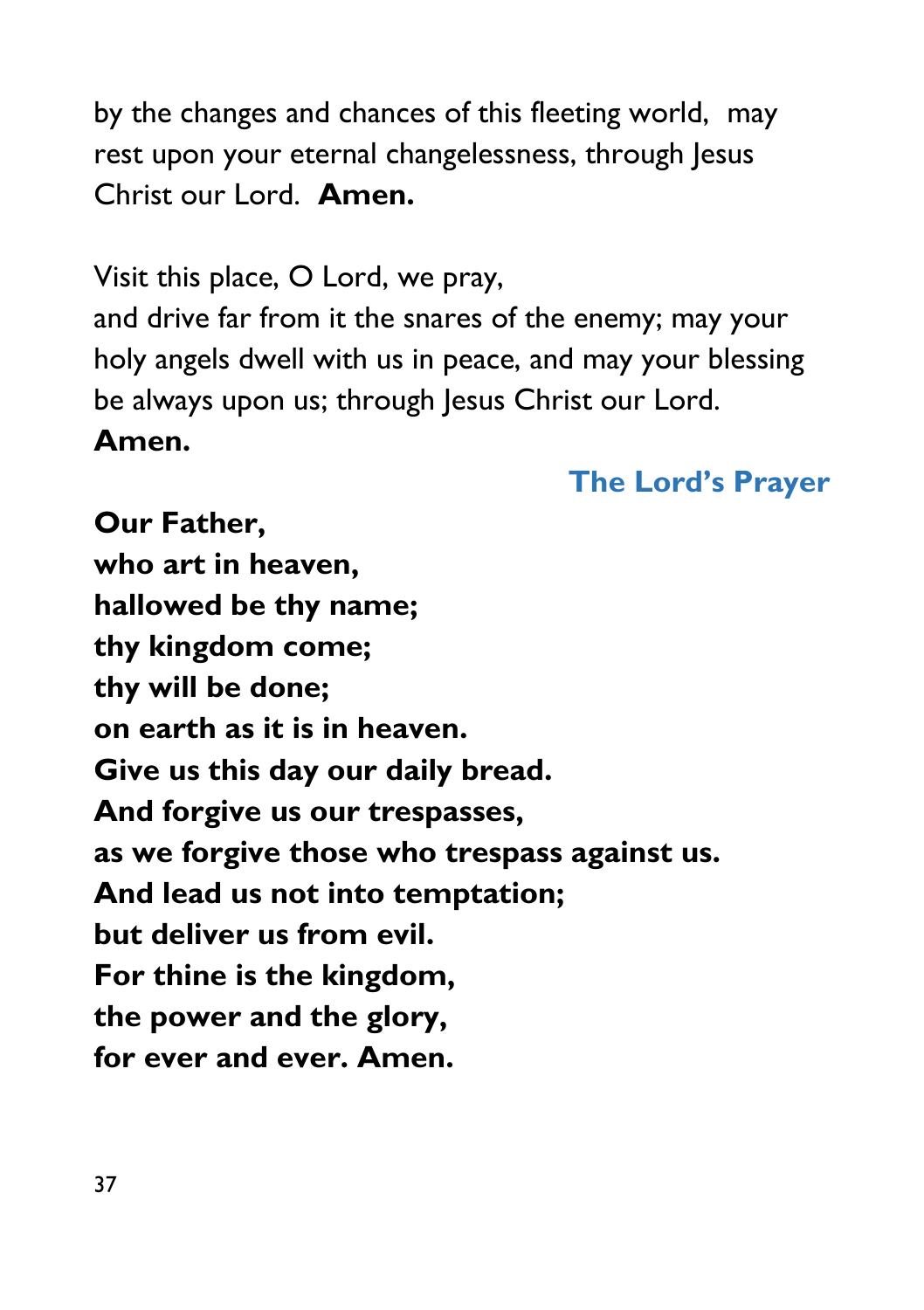#### **The Conclusion**

In peace we will lie down and sleep;

#### **for you alone, Lord, make us dwell in safety.**

The Lord bless us and watch over us;

The Lord make his face to shine upon us and be gracious to us;

The Lord look kindly upon us and give us peace. **Amen.**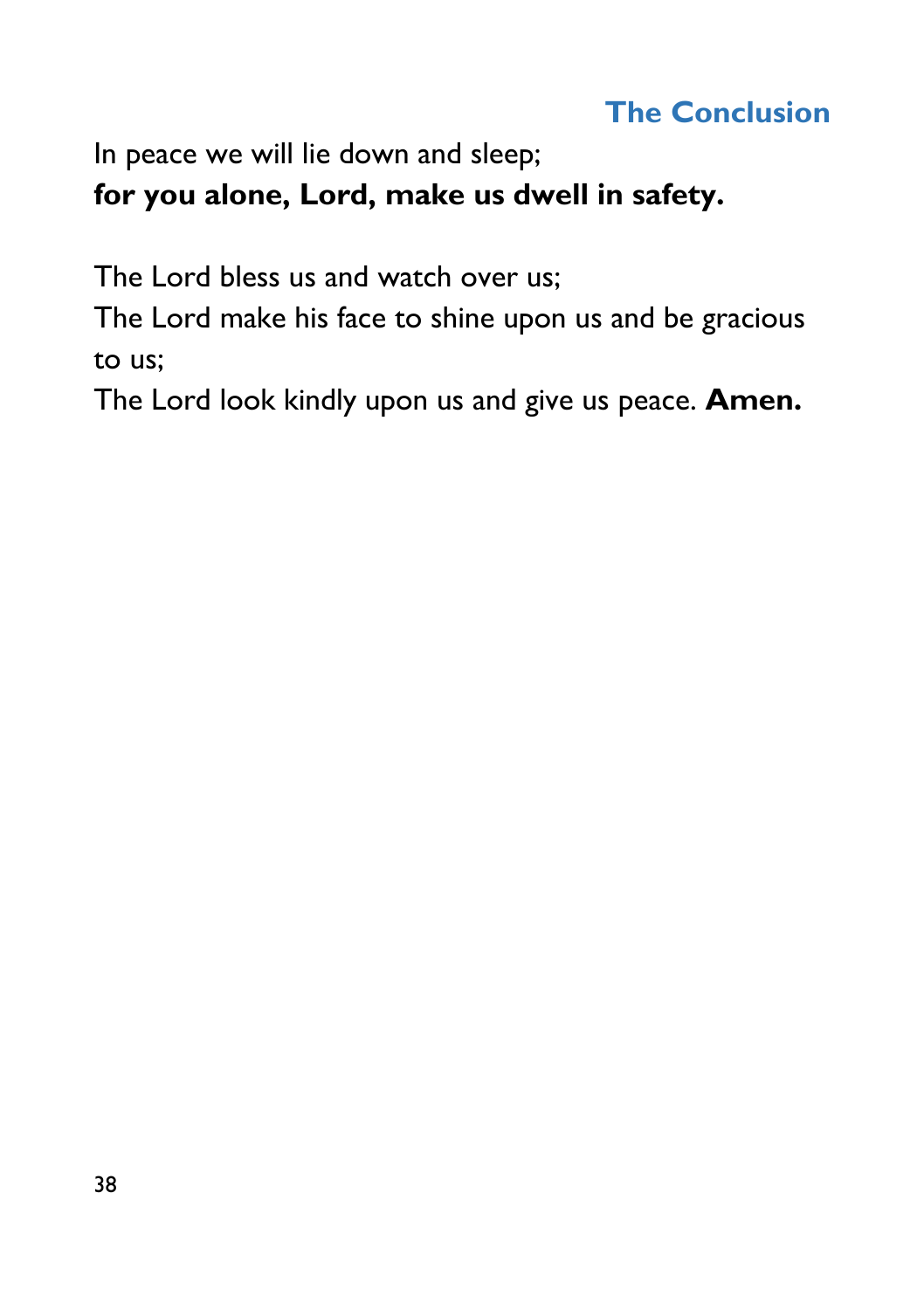## **Prayer on TV, Radio and the Internet**

#### **Television programmes**

• Songs of Praise Sundays at 1.15pm on BBC 1

#### **Radio programmes**

- Prayer for the Day daily at 5.43am on Radio 4
- Sunday Worship Sundays at 8.10am on Radio 4
- Daily Service Monday to Friday at 9.45am on Radio 4 Longwave and DAB

(The Daily Service is available on a Radio 4 DAB side channel which is automatically made available about a minute before the programme begins.)

• Choral evensong- Wednesdays at 3.30pm and the same service is repeated Sundays at 3pm on BBC Radio 3

#### **A few internet resources**

- Keep up to date with benefice news at <http://www.southtamar.church/> and <https://www.facebook.com/southtamar.church/>
- Church of England daily prayer [https://www.churchofengland.org/prayer-and-worship/join](https://www.churchofengland.org/prayer-and-worship/join-us-daily-prayer)[us-daily-prayer](https://www.churchofengland.org/prayer-and-worship/join-us-daily-prayer)
- Audio daily prayer [https://pray-as-you-go.org](https://pray-as-you-go.org/)
- [https://www.24-7prayer.com](https://www.24-7prayer.com/)